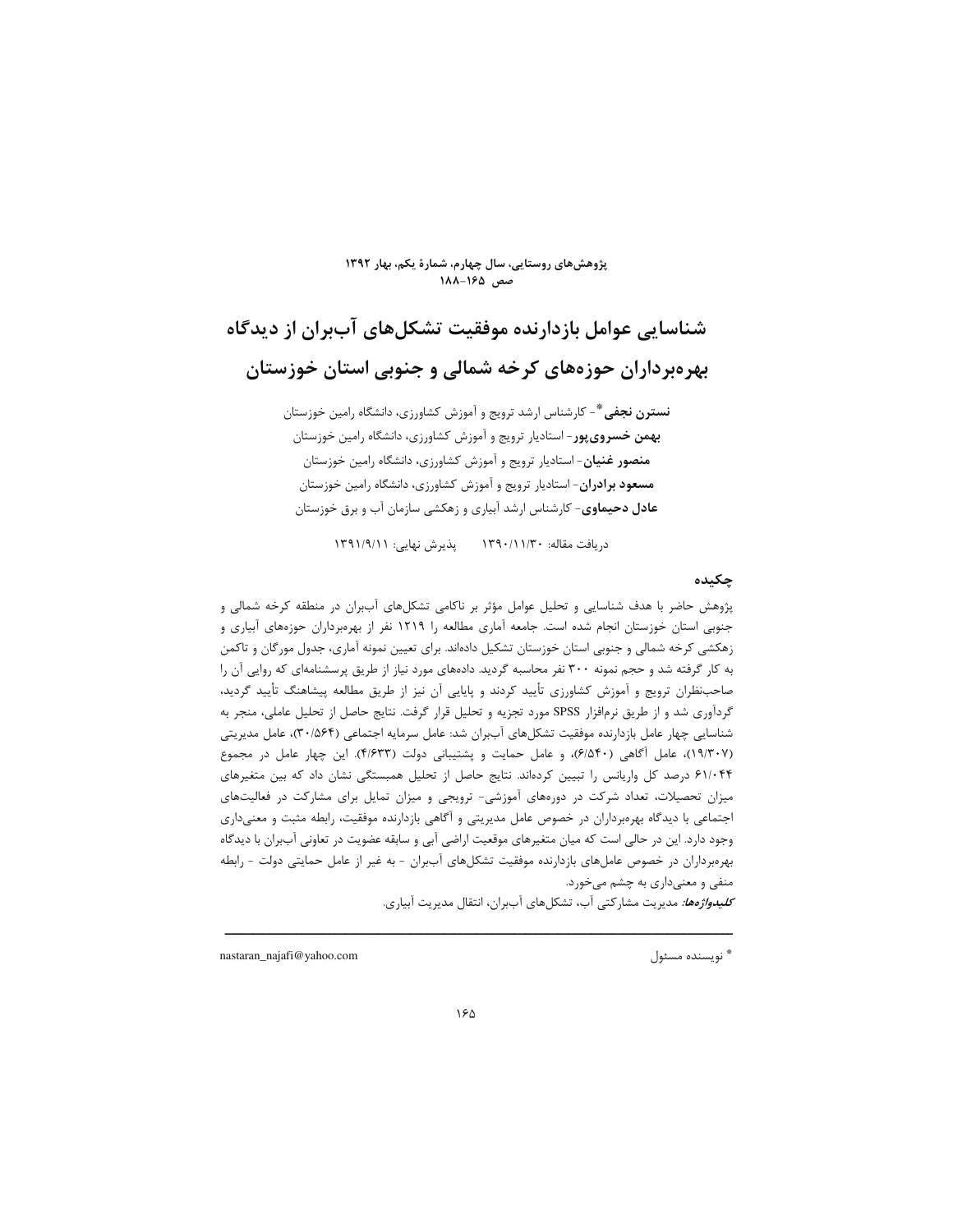#### مقدمه

با توجه به اینکه بخش کشاورزی مصرف کننده عمده آب در تمام دنیا است - و در ایران نیز، بـا توجه به شرایط اقلیمی خشک و نیمهخشک آن است - میزان آب تخصیصـی بـه کشـاورزی در کل جهان محدودتر خواهد شد (مشفق، ۱۳۸۶؛ رضـایی و همکــاران، ۱۳۸۹). بنــابراین افــزایش تقاضا در بخش کشاورزی ایجاب میکند که به منظور تـأمین امنیـت غـذایی و کـاهش بحـران کمبود آب، تفکر برنامهریزی در مدیریت بهینهسازی مصرف آب بـه دسـت آیـد (شـاهرودی و چیذری، ۱۳۸۵؛ شرفی و زرافشانی، ۱۳۸۹). پس از گسترش شبکههـای آبیـاری و زهکشـی در سطح جهان در فاصله سال های ۱۹۵۰ تا ۱۹۸۰، اغلب دولتها دریافتند که سرمایه گذاری برای تأمین هزینههای جاری سالیانه شبکههای آبیاری با جمعآوری آببها از کشاورزان مشکل اسـت و تشکیلات اداری متمرکز فاقد کیفیت و توان عرضه خدمات آبیاری کاراست (قلاونـد، ۱۳۸۵). در واقع ضعیف عمل کردن دولتها در امر تصدیگری و پاسخگو نبـودن بـه نیـاز اکثـر مـردم، کارشناسان را به این باور رسانیده که رهاسازی مدیریت عالی کشور از تصدی گری فقط با فعـال شدن بخش خصوصی کارآمد و ایجاد تشکلهای صنفی توانمند میسر است (شریفزاده، راستگو و مرادینژادی، ۱۳۸۵). فقدان بهرهبرداری بهینـه اقتصـادی از منـابع آب و اراضـی کشـاورزی، فرسودگی فزاینده و کاهش شبکههای آبیاری و زهکشی و تأسیسات مربوط به آن و اســتفاده از رهیافتهای مدیریت مشارکتی آب در این زمینه، موجب شـده اسـت کـه برنامـههـای انتقـال مدیریت آبیاری به تشکلهای آببران در کشور مورد توجه قرار گیرنـد (شـاهرودی، چیـذری و یزشکی راد، ۱۳۸۷). این تشکلها بر اساس سازماندهی بهرهبرداران در چـارچوب قـانونی ایجـاد میشوند تا بتوانند از این طریق و متناسب با ظرفیتهای ایجادشـده، احـداث و بهـرهبـرداری و همچنین توسعه و تعمیر و نگهداری از تأسیسات و شبکههای آبرسانی یا بخـشهـایی از آن را به نحوی مؤثر در دست گیرند (Sharma, 2002). در واقع انتقال مدیریت آبیاری به تشکل هـای آببران باعث کاهش تصدیگری دولت در بخـش آب و خـدمات آبیـاری، کـاهش هزینــههـای نگهداری و بهرهبرداری از شبکههـای آبیـاری، بهبـود وضـعیت نگهـداری از شـبکههـا، کـاهش اختلافات ناشی از توزیعنشدن یکنواخت آب زراعی در بین کشاورزان، توسعه سطح زیر کشـت،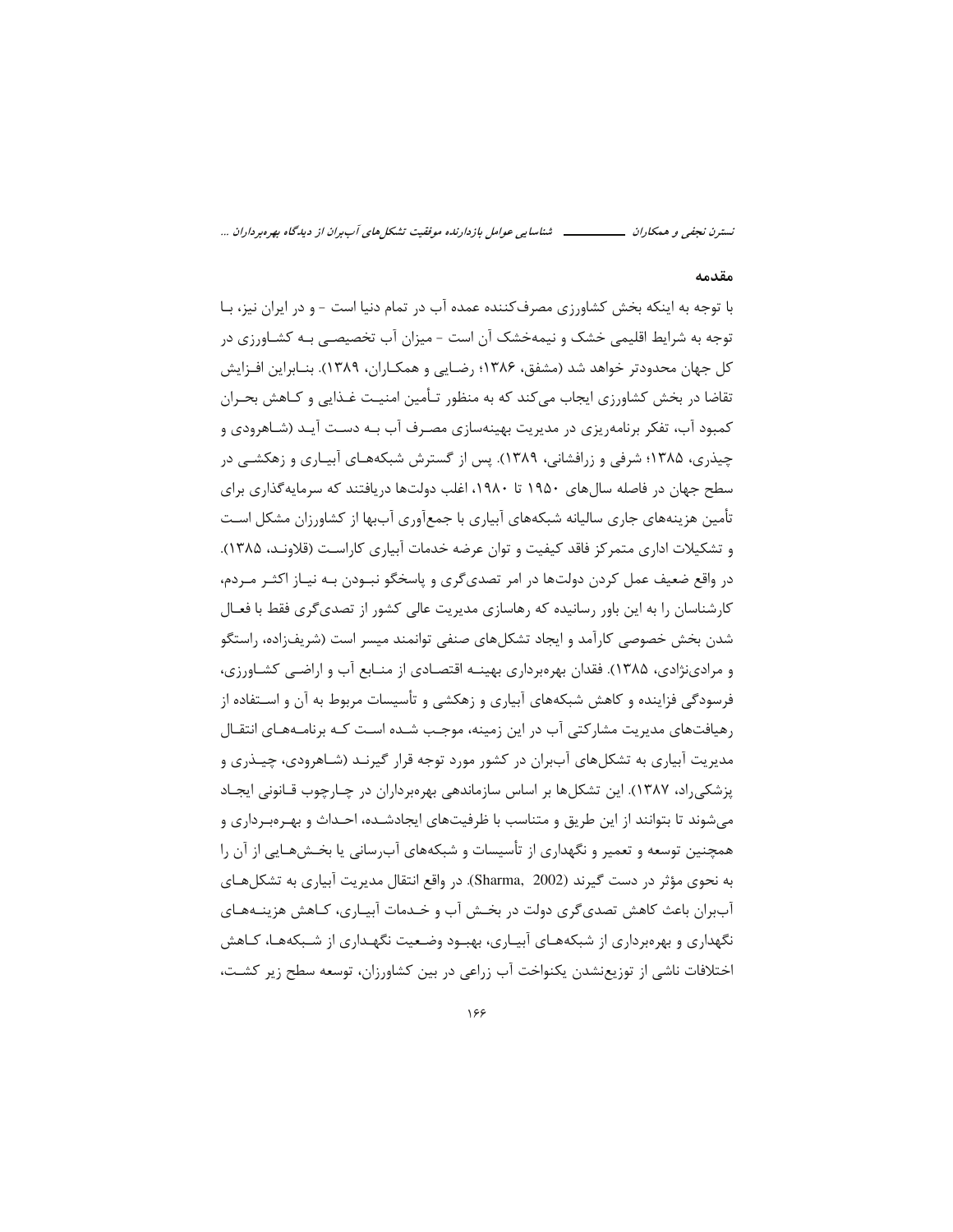اشتغال;ایی، و رفع مشکل بیکاری، افزایش تعاون و همکاری دسـتهجمعـی و ایجـاد انسـجام در جامعه روستایی و رفع مشکل مربوط به رانـدمان پـایین آب و در نهایـت جلـوگیری از مصـرف بی٫رویه آب و درآمدزایی بالا به همراه رفع مشکلات ساختاری و ریشهای می٬شود (دحیمـاوی و اهوازیان، ۱۳۸۷). این در حالی است که در مسیر جلب مشارکت مـردم بـه سـمت تشـکلهـای آببران، مسائل و مشکلاتی همچون مالکیت زمین، حقابه، مشکلات فرهنگی حــاکم بـر جامعــه روستایی و کشاورزی، بی|عتمادی کشاورزان به طرحهای ارائهشده از سوی دستگاههای اجرایی، هزينه مالي ، قوانين و مقررات سنگين و دستوپاگير اداري، بالا بودن هزينه سرمايه گذاري اوليه و نظایر اینها نیز به چشم میخورد (نجفی و شیروانیان، ۱۳۸۵). به ایـن ترتیـب، بـرای داشـتن تشکلی پویا به همراه مدیریتی موفق، به شناسایی عـواملی نیـاز اسـت کـه در فراینـد انتقـال و واگذاری مدیریت آبیاری به تشکلهای آببران همچون مانع و مشکل عمل می کنند.

پژوهش حاضر به همین منظور با هدف شناسایی عوامل مؤثر بر توفیق نیافتن تشـكلهـای آببران در منطقه کرخه شمالی و جنوبی استان خوزستان انجام شده است.

## مروری بر نوشتارهای تخصصی در این زمینه

در چند دهه اخیر (در واقع از دهه ۸۰ میلادی بدینِسو) به علت رشد کمبود آب در سراسر جهان و افزایش اختلافات بین آببران، توجه زیادی به مقوله تشکلهای آببران برای مشارکت در مديريت آب كشاورزي شده است (Heyd and Neef, 2004). در حقيقت فقدان نظارت بر کیفیت و برداشتهای بی ویه آب، معضل کمبود آب را تشدید میکند و تهدیدی جدی به شمار میآید (سلمانی و همکاران، ۱۳۸۹). تشکل آببران به طورکلی به گروهی از کشاورزان اطلاق میشود که معمولاً در واحد یا بخش یا حوزهای آبیاری به صورت تشکل یا گروهی رسمی، اداره و مدیریت بخشهایی از شبکه آبیاری را به عهده دارد. این گروه کشاورزان نامهای گوناگونی دارند، همچـون: گروه آببران، سازمان آببران، اتحادیه آبیاری و مانند اینـها (Vuren et al., 2004) این تشکلها چهار وظیفه اصلی و مرتبط با هم دارند: بهرهبرداری (اندازهگیری و سنجش نیازهای آبی و حجم آب قابل تأمین، انتقال و توزیع آب در شبکههای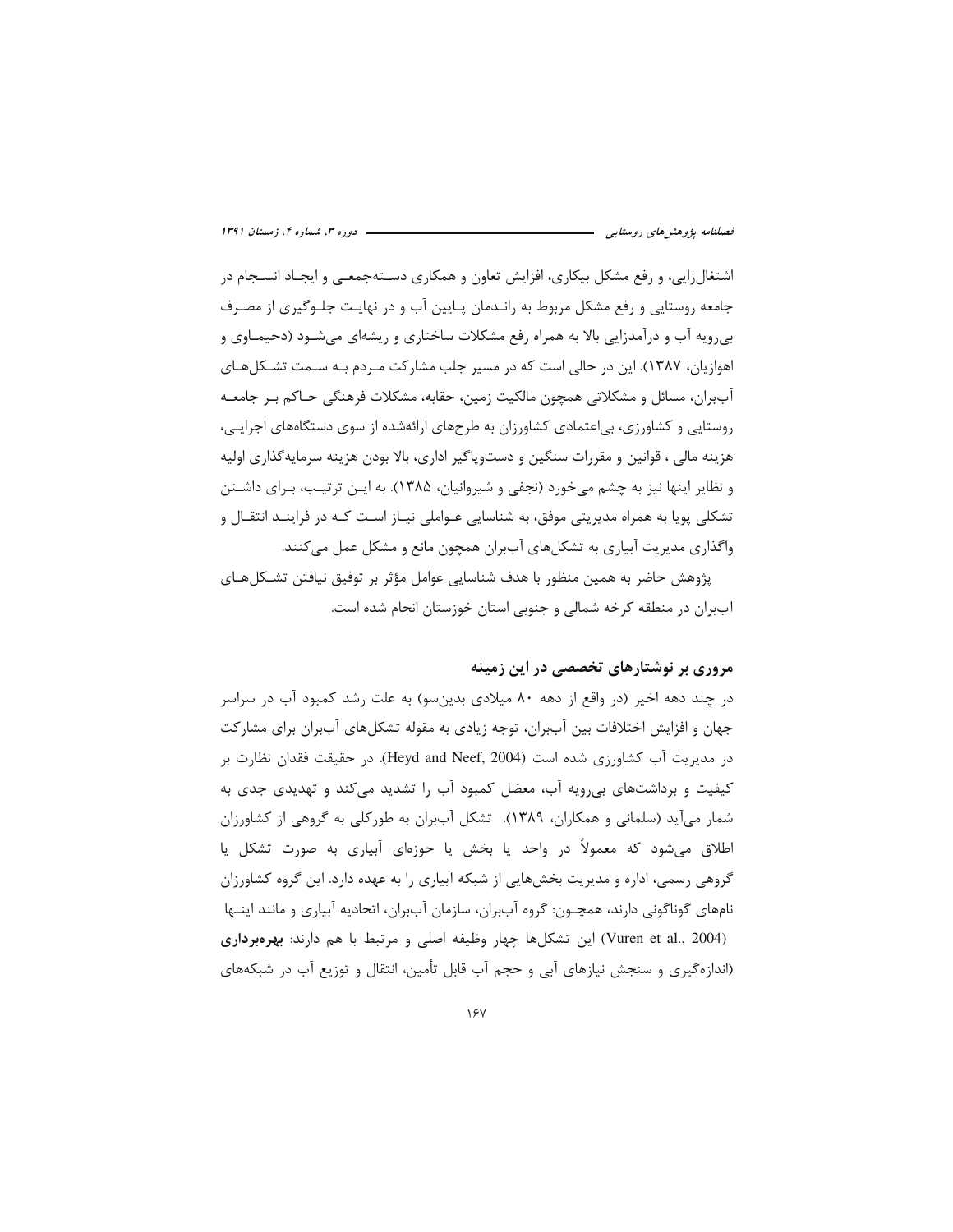آبیاری، توزیع آب در دورههای کمبود آب و استفاده از آب مازاد به منظور استفاده مجدد احتمالی و یا انتقال)؛ **نگهداری** (براساس نظر کارشناسان وظیفه نگهداری باید براساس نیازهای بهرهبرداری و ضرورتها انجام پذیرد. بنابراین تشکلی که مدیریت بهرهبرداری را عهدهدار است باید مدیریت نگهداری را نیز بپذیرد)؛ **تأمین مالی** و در نهایت برخورداری از قدرت قانونی بهمنظور **حل و فصل اختلافات آبی** بین بهرهبرداران. به این ترتیب هر تشکلی که ضمن تلاش برای دستیابی به اهداف تشکیل گردد و انتظارات اعضای تشکلها در هنگام عضویت، وظایف چهارگانه مذکور را به نحو مؤثری به انجام رساند، موفق و پایدار است (دحیماوی و همکاران،  $PAY$ ).

خانال ( ۲۰۰۳) در پژوهشی با عنوان مشـارکت و مـدیریت محلـی آب در هنـد، دریافـت کـه ساختار سلسلهمراتبي بالا به پايين، فقدان يادگيري سازماني، چارچوبهاي زماني محدود، و فقدان ارتباط پروژهها با اهداف توسعه، موانعی هستند که نقشی بازدارنده در مشارکت مردم در مـدیریت آبیاری دارند. به علاوه، فقدان دانش منابع مدیریتی آب به عنوان مـانع مشـار کت گـزارش شـده و خود بدین علت بوده است که یادگیری ابتدایی از محیط و تسهیلگران بیرونی در کار نیست.

خوما و مولواف<sup>۲</sup> (۲۰۰۴) در پژوهشی مشابه در مالاوی، کمبود بودجـه در مراحـل اجرایـی، تأخیر در اجرای طرح و تلقی نادرست کشاورزان از تحویل شبکه را از چالشهای فراروی انتقـال مدیریت برشمردند.

این در حالی است که بانک جهـانی آ (۲۰۰۵) دلایـل اصـلی شکسـت طـرحهـای مـدیریت مشارکتی آب را در گـزارش خـود، چنـین ذکـر کـرده اسـت: وجـود چـارچوبهـای نامناسـب سیاست گذاری و قانونی و تنظیمی و همچنین نبود وجود حمایتهـای کـافی سیاسـی؛ فقـدان توجه كافي به ظرفيتهاي انجمنهاي آبµان و اسـتقرار دوبـاره سـازمانهـاي دولتـي، انتقـال مسئولیتها به انجمنهای آببران بدون اعطای اختیارات و منابع مالی لازم و در نهایـت انجـام

<sup>1-</sup> Khanal

<sup>2-</sup> Khoma & Mulwafa

<sup>3-</sup> World Bank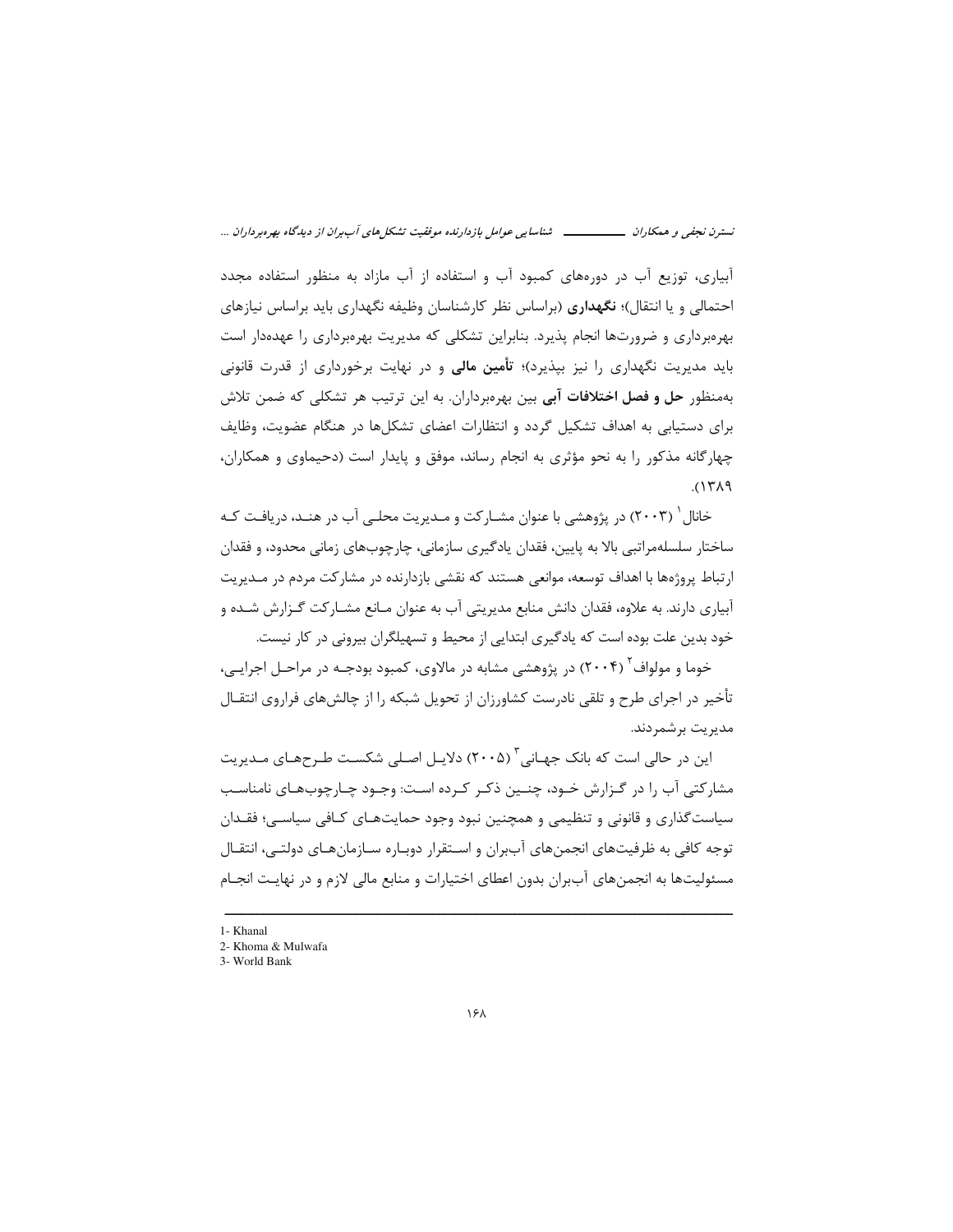فعالیتهای کشاورزی در شرایطی که صرفه اقتصادی ندارند.

از ســوی دیگــر حیــدریان ` (۲۰۰۷) در مطالعــهاش در زمینــه مــدیریت آبیــاری در ایــران، مهمترین مشکلات تشکلهای آببران را این گونـه بیـان کـرده اسـت: فقـدان تعریـف روشـن و مشخص از مسئولیتهای انتقال یافته به کشاورزان، انتقال مسئولیتهـا بـه بهـرەبـرداران بـدون اختيارات كافي، هزينــه مـالي بــالا بــدون منــابع مـالي مشـخص، قــوانين ضـعيف بــراي انجــام مسئولیتها، وجود دولتهای محلی مرتبط که تشکلهای آببران را بدون هیچگونه همـاهنگی بعد از ایجاد این تشکلها رها کردهاند، و سرانجام نیز فقدان مشوق هـای کـافی و مناسـب بـرای بهرهبرداران که باید نقش اصلی را برعهده گیرند.

در همین حـال یـو ال حســن ۲۰۰۷) در پژوهشــی مشــابه در هنــد، مســائل و مشــکلات واگذاری مدیریت آبیاری در این کشور را مشتمل بر اینها دانسته اسـت: نبـود تقـارن اطلاعـاتی مبان کشاورزان کوچک و بزرگ، هزینه بالای مشبارکت بیرای کشباورزان کوچیک، پاسیخگویی یکطرفه از انجمنهای آببران به سـازمانهـای دولتـی، ضـعف در تخصـیص و تحویـل آب، و اصلاحنشدن بوروكراسي نظام آبياري.

کیو ٔ و همکاران (۲۰۰۹) در پژوهشی مشـابه در ایالـت مغولسـتان چـین نشـان دادنـد کـه عضویت در کادر اجرایی روستا، وضعیت مناسب جسمانی، وجود اطلاعات و آگاهی در خصـوص نقش انجمنهای آببران، اختلافات بر سر موضوع آب و سهم بالای کشاورزی در درآمد خـانوار، از متغیرهایی هستند که پذیرش عضویت انجمن آببران و مشارکت کشاورزان در آن را تعیـین می کنند. همچنین این مطالعه نشان داد که پایین بودن سطح سواد کشاورزان، کـه در بسـیاری از موارد منجر به عدم درک صحیح از ماهیت مدیریت مشارکتی و فلسفه انجمــنهـای آببــران می گردد، مانع اصلی در مشارکت بهرهبرداران در این زمینه به شمار میرود.

<sup>1-</sup> Heidarian

<sup>2-</sup>UL-Hassan

<sup>3-</sup> Oiao et al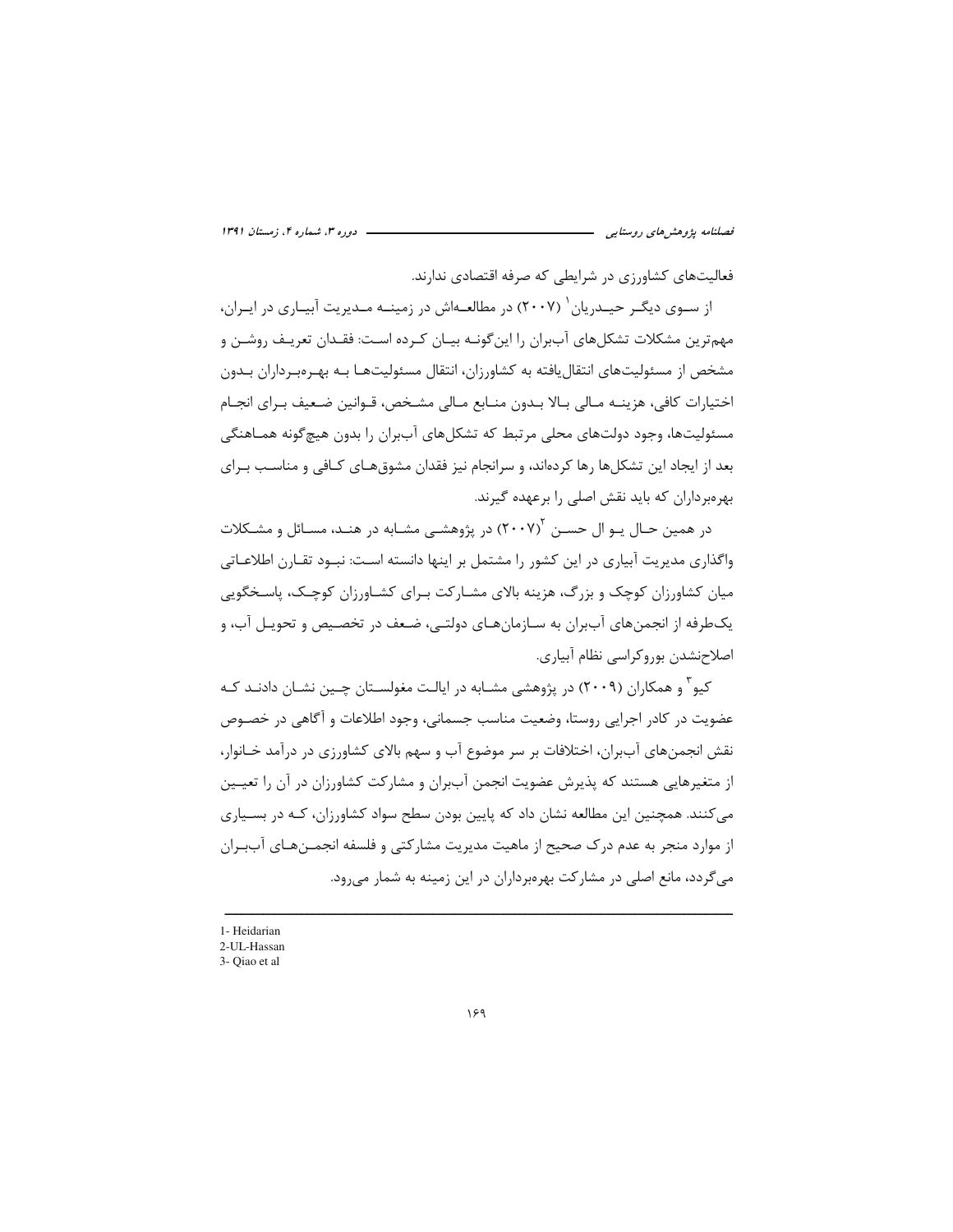امینی و خیاطی (۱۳۸۵) در مطالعهای با عنوان عوامل مؤثر بر عدم موفقیت طـرح تشـکیل تعاونی های آببران به بررسی پنج عامل «آگاهی، مشارکت، مشوق های اقتصـادی، مشــوق *ه*ـای اجتماعی و ارتباط دوسویه سازمانها بـا کشــاورزان» پرداختنــد. نتــایج پــژوهش نشــان داد کــه مشوق های اقتصادی نه تنها برای گروههای ذینفع تبیین نشدهاند بلکه هیچ اقدام عملی نیز در این خصوص برای آنها صورت نگرفته است و تأثیر عوامل دیگر هم در شکل *گ*یری تعـاونیهـا در سطح بسیار کم ارزیابی شده است.

این در حالی است که سازمان آب و برق خوزستان (۱۳۸۶) در مطالعهای دیگـر در رامشـیر مشکلات و چالش هـای موجـود در زمینــه واگــذاری مــدیریت آبیــاری بــه کشــاورزان را چنــین برشمرده است: نگاه ابزاری دولت به بخش خصوصی (زارعان)، نامتناسب بودن جایگاه ســازمانی تشکیلات مشارکت مردمی با ابعاد کار و مسئولیتهـا؛ روشـن نبــودن جایگــاه حقــوقی زارع در مجموع طرح، ناآگاهی زارعان از اهداف دولت در طرحها، بی|عتمادی مردم (کشاورزان ) منطقـه به دستگاههای دولتی و بدبینی اغلب کشاورزان به استمرار حمایتهای حقوقی، فنـی و مـالی و مانند اینها، پایین بودن بنیه مالی زارعان، آگاهی ناچیز زارعان از طرحهای آب (که می بایست با آموزش و ترویج آگاهی در این خصوص، آن را برطرف کرد)، پیچیدگی بهرەبرداری از تأسیسـات آبی، و نیز پایین بودن آگاهی های فنی کشاورزان، پایین بودن میـزان ریسـک<code>یـذیری</code> زارعـان و مقاومت آنها در برابر تغییرات و ایدههای جدید، فقدان دانش فنی لازم در کشاورزان، و سرانجام کاستیها و اشکالات فنی در شبکه آبیاری و زهکشـی (فقـدان دریچـه، زهکـش و اجـرا نشـدن کانالهای ۳ و ۴ و جز آن).

در نهایت اسکندری و همکاران (۱۳۸۷) در پژوهشی مشابه در شبکه آبیاری تجن، مهمترین مشكلات شبكه را مشتمل بر اينها دانستهاند: رضايت بخش نبودن نتايج طرح، بي|عتمادى اعضا به موفقيت طرح، حمايت نكردن دولت از طرح، و نامطلوب بودن وضعيت شبكه.

روش پژوهش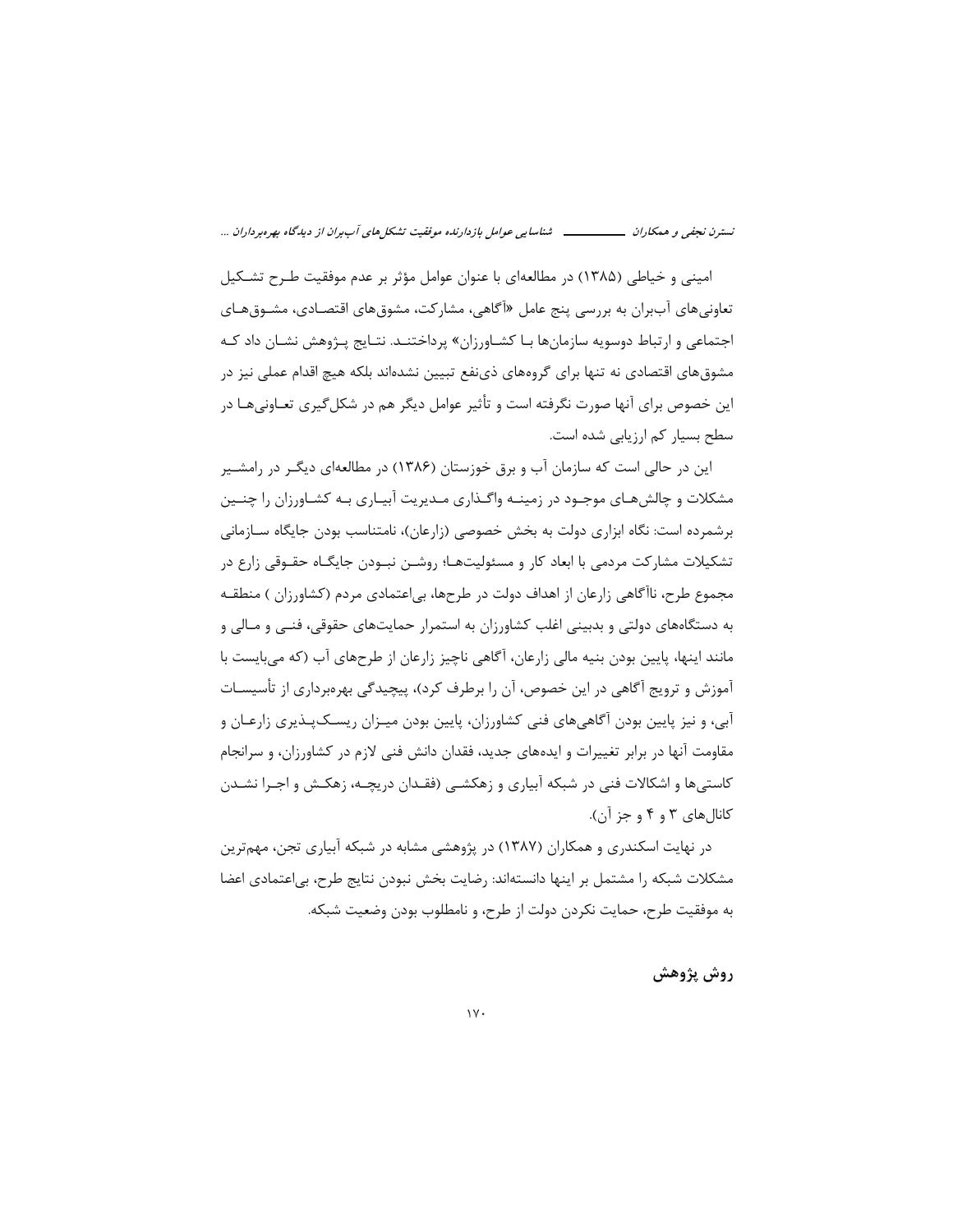ابزار گردآوری اطلاعات پرسشنامه را نویسندگان مقاله طراحی کردند، و روایـی آن مـورد تأییـد تعدادی از متخصصان و صاحبنظران ترویج و آموزش کشاورزی قرار گرفت و پایایی آن نیـز بـا انجام مطالعه پیشاهنگ در منطقه شادگان با ضریب آلفای کرونباخ (۰/۷۸، ۰/۷۸، ۰/۷۷). تأييد گرديد. جامعه آماري مطالعه شامل بهرەبرداران مربوط به تشكلهاي آببـران حـوزەهـاي آبیاری و زهکشی کرخه شمالی و جنوبی استان خوزستان در قالب ۵ تشـکل نگـین درخشـان غرب كرخه، آبران، نور احيا، ياسمين و فردوس با جمعيت ١٢١٩ نفر اسـت. بـه منظـور تعيـين حجم نمونه مورد مطالعه، از جدول مورگان و تاکمن استفاده شد و پس از تعیین حجم نمونه بـا استفاده از روش نمونه گیری طبقهای متناسب با حجم طبقه پرسشنامههای مورد نظر در مناطق معرفی شده تکمیل گردید. در این خصوص، باتوجه به جدول حجم نمونه ۳۰۰ نفر انتخاب شدند که از این میان به تناسب، ۳۱ نفر از تشکل فردوس، ۳۴ نفر از تشکل پاسمین، ۴۶ نفر از تشکل آبران، ۶۵ نفر از تشکل نور احیا و ۱۲۱ نفر از تشکل نگین درخشان غرب کرخه بودنـد. در ایـن پژوهش برای جمعآوری اطلاعات از ۲ روش کتابخانهای و میدانی (پرسشـنامه) اسـتفاده شـد و دادههای به دست آمده از پرسشنامه وارد نرمافزار SPSS نسـخه ۱۶ شـد و بـا اسـتفاده از آمـار توصيفي و استنباطي مورد تجزيه و تحليل قرار گرفت.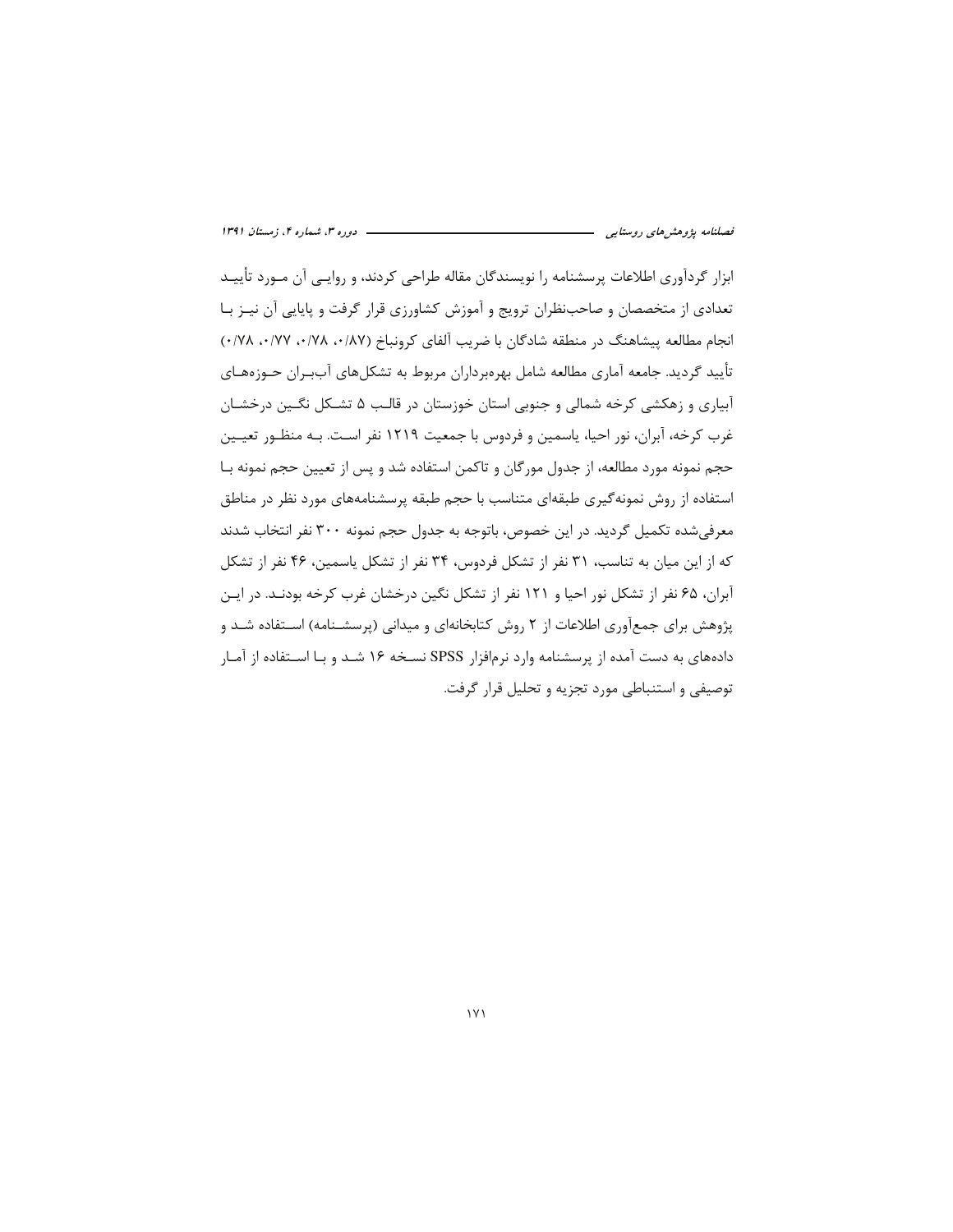

شکل ۱. سیمای عمومی طرحهای آبیاری و زهکشی حوضه آبریز کرخه شمالی و جنوبی استان خوزستان

#### بافتهها

بر اساس نتایج به دست آمده از ویژگیهای فردی و حرفـهای بهـرهبـرداران، مشـخص شـد کـه بیشتر آنان در رده سنی ۵۰-۳۰ سال با تحصیلات زیر دیپلم و مالکیت شخصی در اراضی خـود با بیش از ۱۰ هکتار اراضی آبی به همراه سابقه فعالیت کشـاورزی بـین ۱۰-۲۰ سـال و سـابقه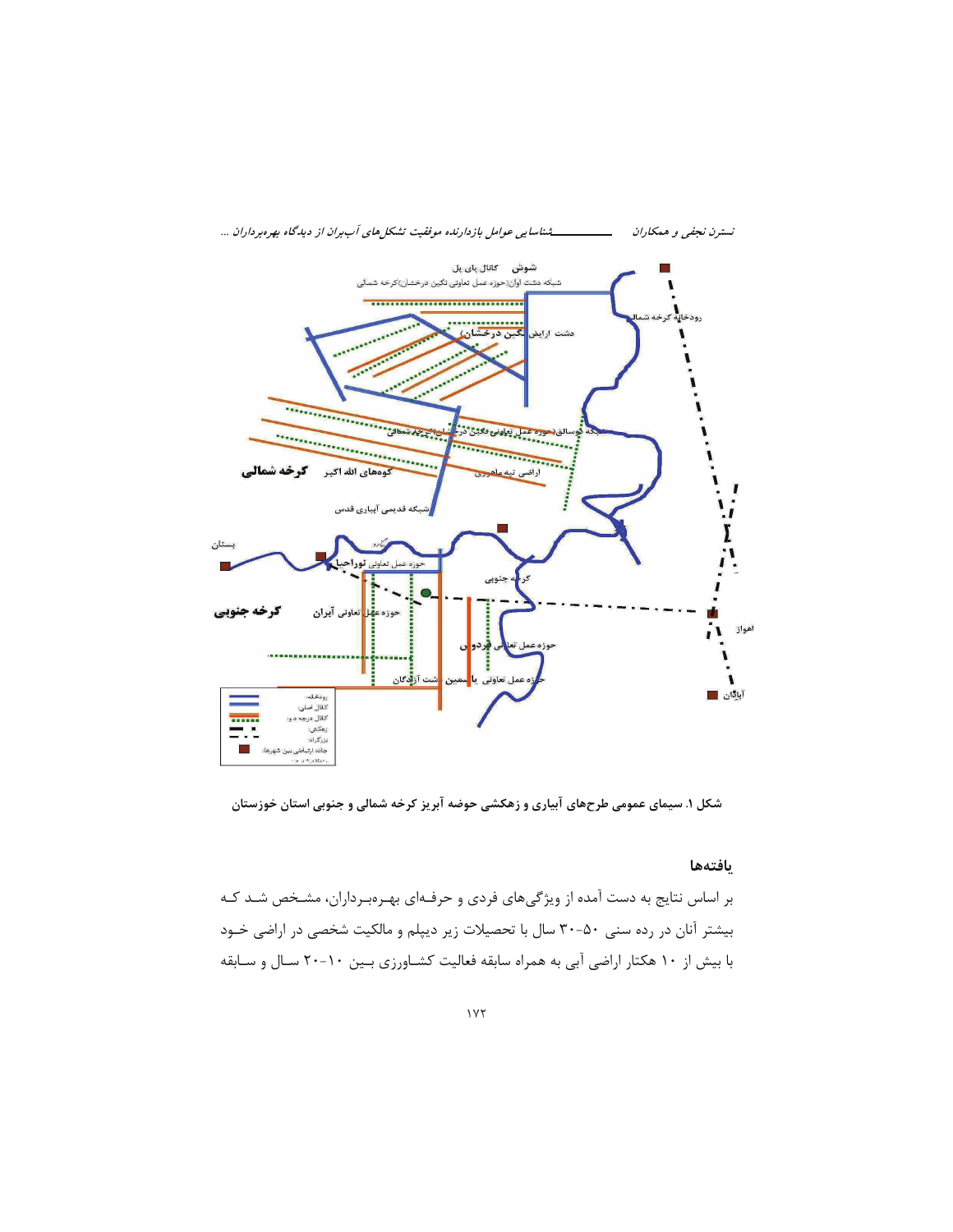ــــــــــــــــــــ دوره ۳، شماره ۴، زمستان ۱۳۹۱

عضویت زیر چهار سال در تشکلهای آببران بودند. دیگر ویژگیهای فردی و حرفهای بهرهبرداران نیز در جدول ۱ درج شده است.

| درصد فراوانی                    | فراوانى                       | ویژگیهای فردی و حرفهای            |                       |  |  |
|---------------------------------|-------------------------------|-----------------------------------|-----------------------|--|--|
| ۱۵                              | ۴۵                            | کمتر از ۳۰ سال                    |                       |  |  |
| $60^{\circ}$                    | ۱۹۵                           | بين ٣٠ تا ۵٠ سال                  |                       |  |  |
| 19/Y                            | ۵۹                            | بالاتر از ۵۰ سال                  |                       |  |  |
| 99/V                            | ۲۹۹                           | جمع                               | سن                    |  |  |
| $\cdot$ /۳                      | $\lambda$                     | بدون پاسخ                         |                       |  |  |
| $\mathcal{L}$ .                 | $\mathbf{r}$ .                | جمع                               |                       |  |  |
| $\mathcal{L}$                   | $\mathbf{r}$ .                | ہے سواد                           |                       |  |  |
| ٧۵                              | ٢٢٥                           | كمتر از ديپلم                     |                       |  |  |
| $\mathcal{N} \cdot \mathcal{N}$ | $\uparrow$                    | ديپلم                             | تحصيلات               |  |  |
| Y/Y                             | $\gamma$                      | بالای دیپلم                       |                       |  |  |
| $\cdots$                        | $\mathbf{r}$ .                | جمع                               |                       |  |  |
| ۴٧                              | f                             | کمتر از ۱۰ هکتار                  |                       |  |  |
| ۵٢                              | ١۵۶                           | بیشتر از ۱۰ هکتار                 |                       |  |  |
| ۹۹                              | ۲۹۷                           | جمع                               | میزان اراضی آبی       |  |  |
| $\lambda$                       | ٣                             | بدون پاسخ                         | بهرهبرداران           |  |  |
| $\mathcal{L}$ .                 | $\mathbf{r} \cdot \mathbf{A}$ | جمع                               |                       |  |  |
| Y9/Y                            | ٨٩                            | مجاور كانال اصلى                  |                       |  |  |
| Y'                              | $\mathcal{N}$                 | مجاور كانال فرعى و در ابتداى شبكه |                       |  |  |
| $Y \frac{6}{7} Y$               | $\lambda \cdot$               | مجاور کانال فرعی و در انتهای شبکه | موقعیت اراضی آبی      |  |  |
| $\mathcal{L}$ .                 | $\mathbf{r} \cdot \mathbf{A}$ | جمع                               |                       |  |  |
| $\Delta f/T$                    | ۱۶۳                           | كمتر از ۴ سال                     |                       |  |  |
| $f\Delta/\tau$                  | ۱۳۶                           | بالاتر از ۴ سال                   |                       |  |  |
| 99/                             | ۲۹۹                           | جمع                               | سابقه عضويت در تعاونى |  |  |
| $\cdot/\tau$                    | $\lambda$                     | بدون پاسخ                         | آببران                |  |  |
| $\mathcal{L}$ .                 | $\mathbf{r}$ .                | جمع                               |                       |  |  |

جدول ۱. ویژگیهای فردی و حرفهای کارشناسان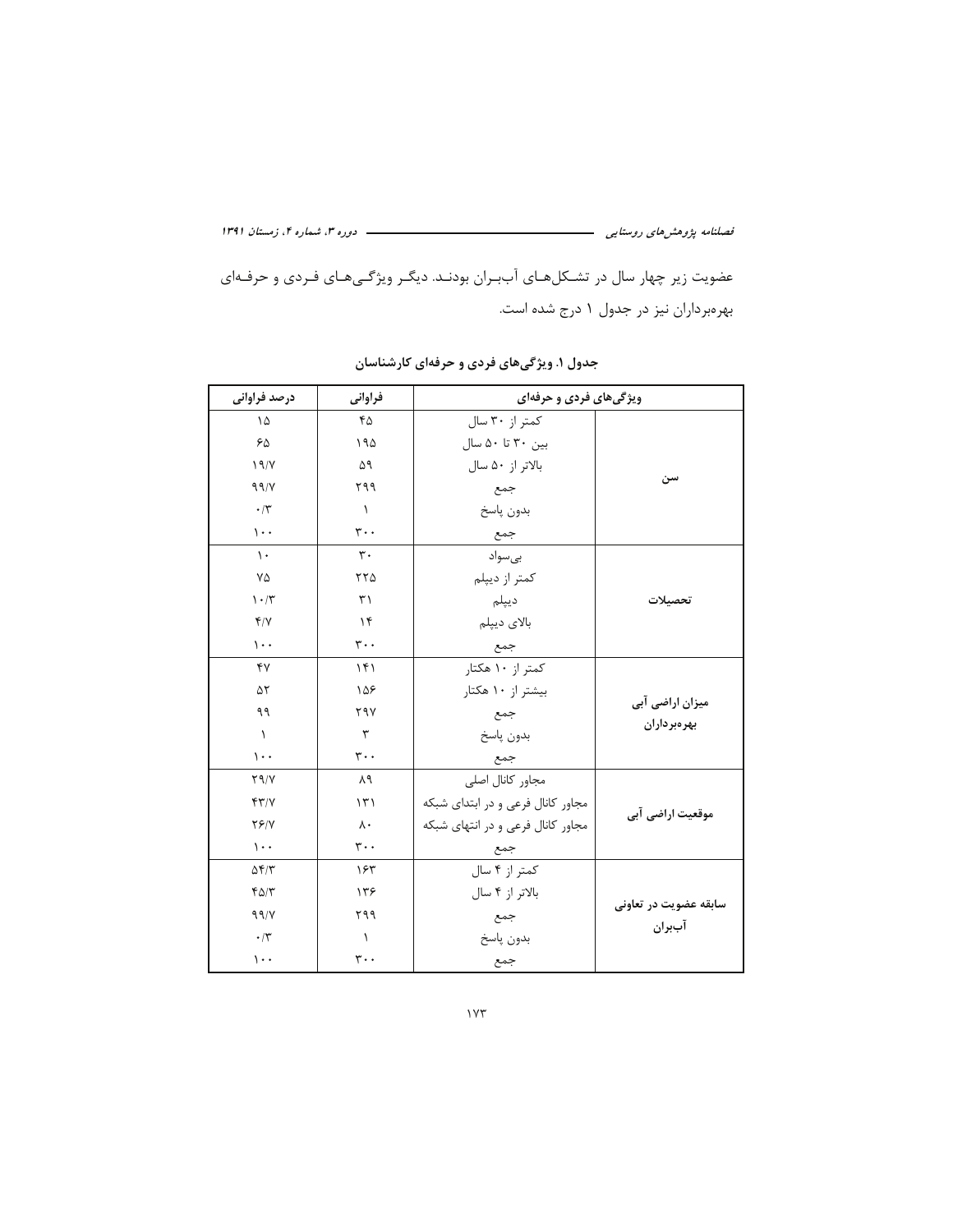|  |  |  | شناسایی عوامل بازدارنده موفقیت تشکلهای آببران از دیدگاه بهرهبرداران |  | ىستر <i>ن نجفى و همكاران</i> |
|--|--|--|---------------------------------------------------------------------|--|------------------------------|
|--|--|--|---------------------------------------------------------------------|--|------------------------------|

| درصد فراوانی                   | فراواني                       | ویژگیهای فردی و حرفهای |                         |
|--------------------------------|-------------------------------|------------------------|-------------------------|
| $\tau\tau/\tau$                | $\mathcal{L}$ .               | کمتر از ۱۰ سال         |                         |
| ۵۱                             | ۱۵۳                           | بین ۱۰ – ۲۵ سال        |                         |
| 17'                            | ۴۱                            | بین ۲۵-۲۵              |                         |
| $\frac{1}{V}$                  | ۵                             | بالاتر از ۳۵           | سابقه فعاليت كشاورزي    |
| 99/V                           | ۲۹۹                           | جمع                    |                         |
| $\cdot$ /۳                     | $\lambda$                     | بدون پاسخ              |                         |
| $\mathcal{L}$ .                | $\mathbf{r} \cdot \mathbf{A}$ | جمع                    |                         |
| ٧١                             | $Y \wedge Y'$                 | حداقل یک بار           |                         |
| $\Upsilon V/\Upsilon$          | ۸۲                            | بیشتر از یک بار        |                         |
| $9\lambda/\tau$                | ۲۹۵                           | جمع                    | میزان شرکت در دورههای   |
| 1/Y                            | ۵                             | بدون پاسخ              | آموزشی- ترویجی          |
| $\mathcal{L}$ .                | $\mathbf{r} \cdot \mathbf{A}$ | جمع                    |                         |
| $f/\tau$                       | $\gamma$                      | کم                     |                         |
| $\Upsilon \Upsilon / \Upsilon$ | $\vert \cdot \rangle$         | متوسط                  |                         |
| YY/Y                           | $\setminus \cdot$             | زياد                   | میزان تمایل برای مشارکت |
| $Y\Delta/Y$                    | ٧۶                            | خیلی زیاد              | در فعالیتهای جمعی       |
| $\cdots$                       | $\mathbf{r} \cdot \mathbf{A}$ | جمع                    |                         |

**منبع**: يافتههاي پژوهش

دیدگاه بهرهبرداران کرخه جنوبی و شمالی دربارهٔ ویژگیهای تشکل آببران مطلوب در جدول ٢ ديدگاه بهرهبرداران مناطق كرخه جنوبي و شمالي دربارهٔ ويژگيهاي تشكل آببران مطلوب نشان داده شده است. به نظر آنان، گویههایی چون کاهش تعارضات و درگیریهای رایج محلی بر سر آب آبیاری، تشکلی که انتخاب مدیرعامل برعهدهٔ مردم محلـی باشـد، تشـکلی کـه منجر به افزایش بهرهوری کشاورزی شود، و تشکلی که کاهش هزینههای مربوط به نگهـداری و حفاظت کانالها را در پی داشته باشد، به ترتیب بالاترین اهمیت را در این زمینه داشتهاند. ایـن در حالی است که از دیدگاه بهرهبرداران کرخـه شـمالی گویـههـایی از ایـن دسـت، بـه ترتیـب پراهمیتترند: تشکلی که تعمیر و نگهداری تأسیسات و کانالها را به نحـوی مطلـوب و بموقـع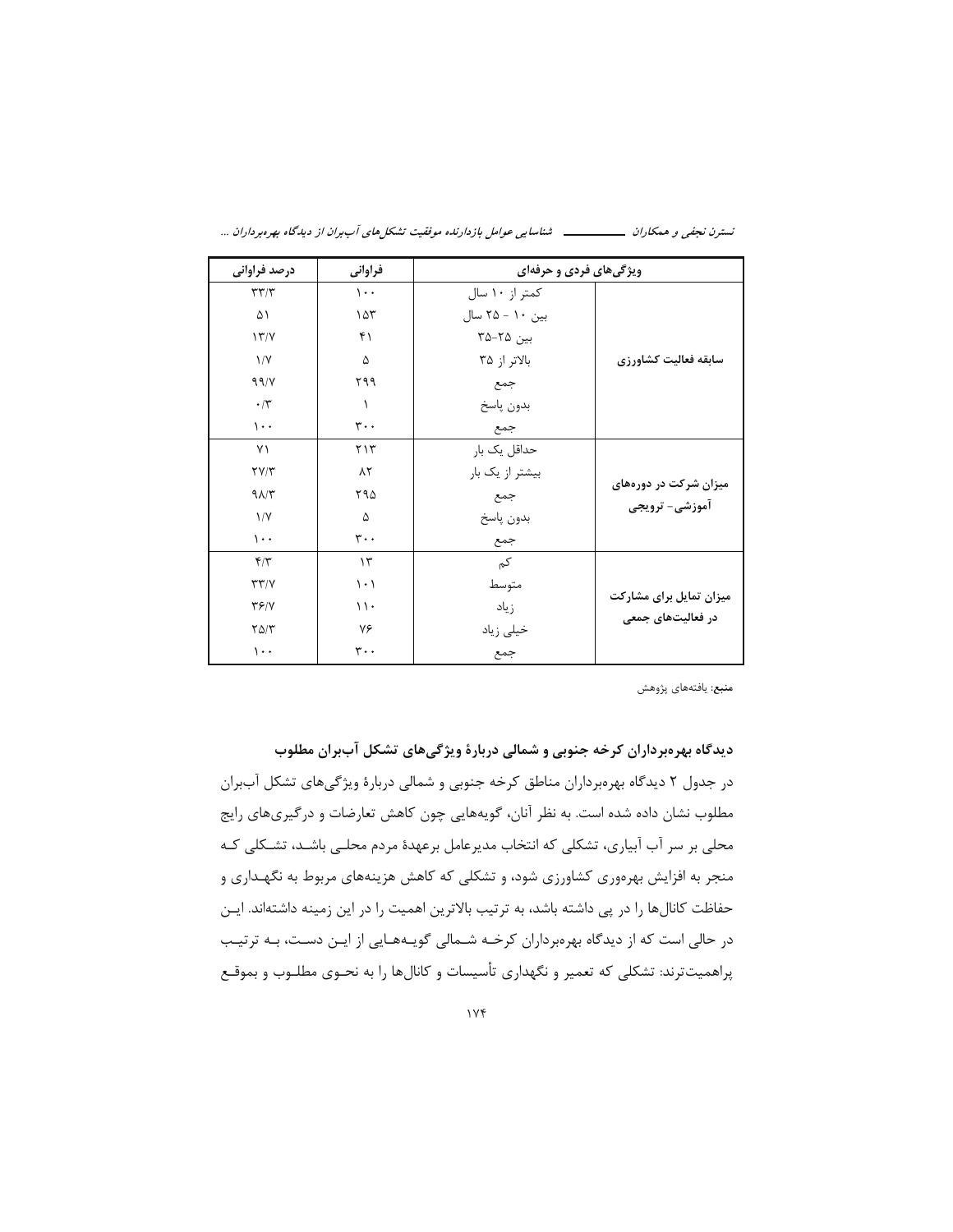انجام دهد، به مشاوره حقـوقي بـا اعضـاي تعـاوني بپـردازد و تـوان تأثيرگـذاري بـر تصـميمات دستگاههای دولتی را در زمینه آبیاری و دفاع از حقـوق ارتقـا بخشـد، و در عـین حـال تمـامی اعضای آن حق رأی داشته باشند و بتوانند در تصمیمگیریها مشارکت کنند. ناگفته نماند گویه تشکلی که در آن انتخاب مدیرعامل با دولت باشد، در هـر دو منطقـه کرخـه جنـوبی و شـمالی استان خوزستان در اولویت آخر بوده است. به عبارت دیگر، در هر دو منطقه دیدگاهها در مـورد این گویه یکسان بوده است و تقریباً هر دو تمایل دارند که خود مردم محلی انتخاب مـدیرعامل را برعهده گیرند.

| <b>کرخه شمالی</b> |                      |                     |                                       | ویژگی های مطلوب تشکل آببران                                        | كرخه جنوبى          |                         |                  |               |
|-------------------|----------------------|---------------------|---------------------------------------|--------------------------------------------------------------------|---------------------|-------------------------|------------------|---------------|
| اولويت            | ضريب تغييرات         | انحرف امعيار        | ڛڶػؖڹ<br>ڎ                            | گويه                                                               | ميانگېن             | انحراف معيار            | ضريب تغييرات     | اولويت        |
| $\gamma$          | .190                 | 1/478               | $\lambda/\cdot \Delta$ .              | کاهش تعارضها و در گیریهای رایج محلی بر سر آب<br>ابيارى             | Y/F99               | 1/517                   | .1100            | ١             |
| $\gamma$          | .797                 | <b>7/184</b>        | $Y/\nabla \xi$                        | انتخاب مدیرعامل از طرف مردم محلی                                   | 9/09V               | $1/\lambda \cdot 9$     | .11AA            | ٢             |
| ۱۶                | .179V                | $Y/\cdot Y$         | $Y/\Delta Y \Lambda$                  | افزايش بهرەورى كشاورزى                                             | .7777               | 1/57.                   | .777             | ٣             |
| $\mathsf{v}$      | $.11Y\Delta$         | 1/448               | A/777                                 | كاهش هزينههاي مربوط به نگهداري و حفاظت كانالها                     | .777                | 1/889                   | .777             | ۴             |
| $\mathcal{N}$     | .7119                | 1/008               | $\lambda/\lambda$ 9.                  | بهبود راندمان پایین آب                                             | $Y/\cdot$ 18        | $1/V \cdot$             | .755             | ۵             |
| $\setminus$       | .11AA                | $1/F\Delta V$       | $Y/Y$ $\cdot$                         | حفاظت بیشتر و نگهداری بهتر از تأسیسات فیزیکی شبکه<br>آبیاری        | Y/15Y               | 1/Y <sub>A</sub>        | .75A             | ۶             |
| ۱۵                | $\cdot$ /٢ $\cdot$ . | 1/511               | A/989                                 | كسب درآمد بيشتر                                                    | 91999               | 1/VT9                   | .170.            | V             |
| ٩                 | .11YY                | $1/\gamma +$        | $\lambda/\cdot$ ۴۹                    | افزایش رضایت کلی بهرهبرداران از وضعیت نظام آبیاری                  | $Y/\Delta \Delta Y$ | $Y/\cdot \Delta \Delta$ | .17V             | λ             |
| Υ                 | $.11Y$ ۶             | $1/f \cdot \Lambda$ | $\lambda$ / $\cdot$ $\cdot$           | تقویت روحیه مشارکت و تعاون و همکاری در جامعه<br>روستایی            | 91988               | 1/17                    | .7796            | ٩             |
| $\mathcal{L}$     | .7111                | 1/FTY               | 1/9.9                                 | كنترل بر منابع آب محلى و توزيع عادلانه آب ميان<br>بهر مبر دار ان   | Y/YFA               | $Y/\cdot$ . 9           | .17Y9            | $\mathcal{L}$ |
| $\mathcal{N}$     | .11AA                | $1/\Delta f$ .      | <b>A/180</b>                          | ترویج نوآوریها و ایدههای جدید و علمی کشاورزی در<br>بين بهرهبرداران | 51YAT               | 1/179                   | .7YY             | $\mathcal{L}$ |
| $\mathcal{L}$     | .1104                | 1/57                | $\lambda$ / $\cdot$ $\cdot$ $\lambda$ | تعمیر و نگهداری مناسب تأسیسات و کانالها                            | 9/108               | $1/9\Lambda$            | .77 <sub>A</sub> | $\mathcal{N}$ |

جدول ۲. دیدگاه بهرهبرداران کرخهجنوبی و شمالی دربارهٔ ویژگیهای مطلوب تشکل آببران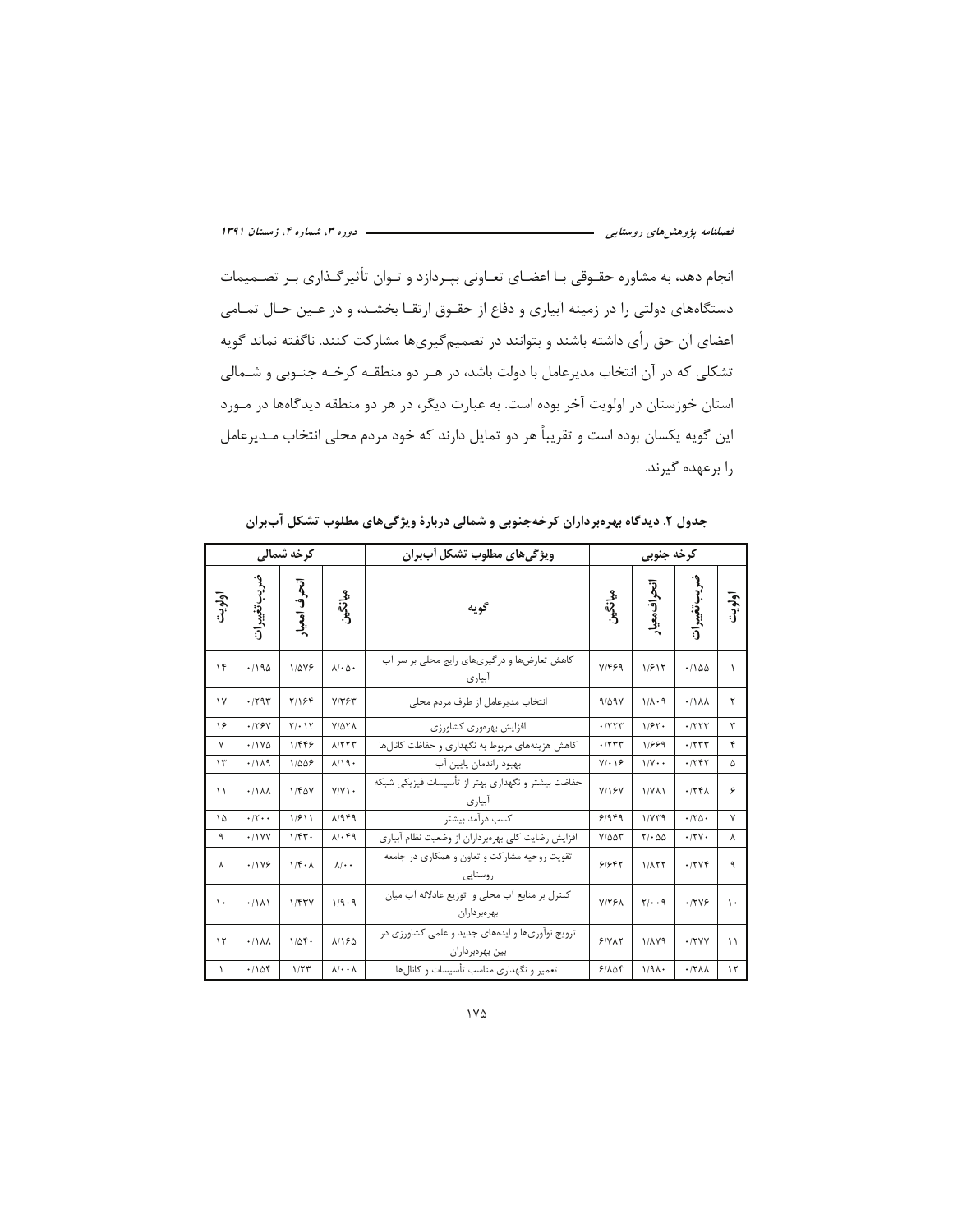|        | کرخه شمالی   |                               |                               | ویژگی های مطلوب تشکل اَببران                                                                    | کرخه جنوبی       |              |              |               |
|--------|--------------|-------------------------------|-------------------------------|-------------------------------------------------------------------------------------------------|------------------|--------------|--------------|---------------|
| اولويت | ضريب تغييرات | انحرف امعيار                  | مدانگېن<br>د                  | گويه                                                                                            | ميانگېن<br>      | انحراف معيار | ہریب تغییرات | اولويت        |
| ۴      | .199         | 1/FT                          | $\lambda/\Upsilon\Lambda$ .   | حق رأی داشتن تمامی اعضا و مشارکت آنها در<br>تصميم گير ي ها                                      | $Y/\Delta$ 9 $Y$ | Y/Y          | .791         | $\mathcal{L}$ |
| ٣      | .199         | 1/769                         | $\Lambda/\mathfrak{A}\Delta$  | ایجاد قدرت تأثیر گذاری بر تصمیمات دستگاههای دولتی<br>در زمینه آبیاری و دفاع از حقوق بهرهبرداران | 91.90            | ۱/۸۵۱        | .790         | ۱۴            |
| ۵      | .71V.        | 1/499                         | A/777                         | افزايش اشتغال جوانان منطقه                                                                      | 5/75             | Y/10f        | .779         | ۱۵            |
| ۲      | .1100        | $1/\mathbf{r}\cdot\mathbf{r}$ | $\Lambda/\Upsilon$ $\Upsilon$ | دادن مشاوره حقوقی به اعضای تعاونی                                                               | $\Delta$ /949    | 1/9A9        | .777         | ۱۶            |
| ۶      | .11Y         | 1/770                         | Y/999                         | دارا بودن توان قیمت گذاری مناسب برای آببها و خدمات<br>آبیاری                                    | 9/1              | $Y/\Delta Y$ | .749         | $\mathsf{v}$  |
| ۱۸     | .1159        | $Y/\Delta Y$                  | $\tau/\tau\lambda$ .          | تشکلی که انتخاب مدیرعامل، از طرف دولت صورت بگیرد                                                | .7019            | $Y/\cdot Y$  | T/9Tf        | ۱۸            |

ادامه جدول ۲. دیدگاه بهرهبرداران کرخهجنوبی و شمالی دربارهٔ ویژگیهای مطلوب تشکل آببران

**منبع**: يافتههاي پژوهش

# عوامل بازدارنده موفقيت و تحليل عاملي آنها

به منظور همبستگی درونی تعداد زیادی از متغیرها و همچنین خلاصه کـردن آنهـا در چنــدین عامل، از تحلیل عاملی استفاده شد. با توجه به اینکه هدف اصـلی تحلیـل عـاملی در شناسـایی عوامل بازدارنده در واقع به دست آوردن چند عامل یا سـازه پرمعنـا از جنبــه نظـری اسـت، از روش غیرمتعامد و چرخش پروماکس استفاده شد. این بدان دلیل بـوده اسـت کـه در واقعیـت، کمتر متغیرهایی را میتوان یافت که با یکدیگر همبستگی نداشته باشند. از سوی دیگر چرخش غیرمتعامد انعطاف پذیر است، زیرا: نخست، نیازی نیست که لزومـاً محورهـای عـاملی عمـود بـر یکدیگر باشند؛ و دوم، واقع گرایی روش مذکور در ایـن اسـت کـه بـه لحـاظ نظـری متغیرهـا و همچنین عاملها با یکدیگر مرتبطاند؛ و افزون بر اینها چرخش عاملی غیرمتعامد خوشـهبنـدی دقیق تری از متغیرها را نشان می دهد (منصورفر، ۱۳۸۷).

بنابراین به منظـور شناسـایی عوامـل بازدارنـدهٔ موفقیـت تشـکلهـای آببـران، ۳۳ متغیـر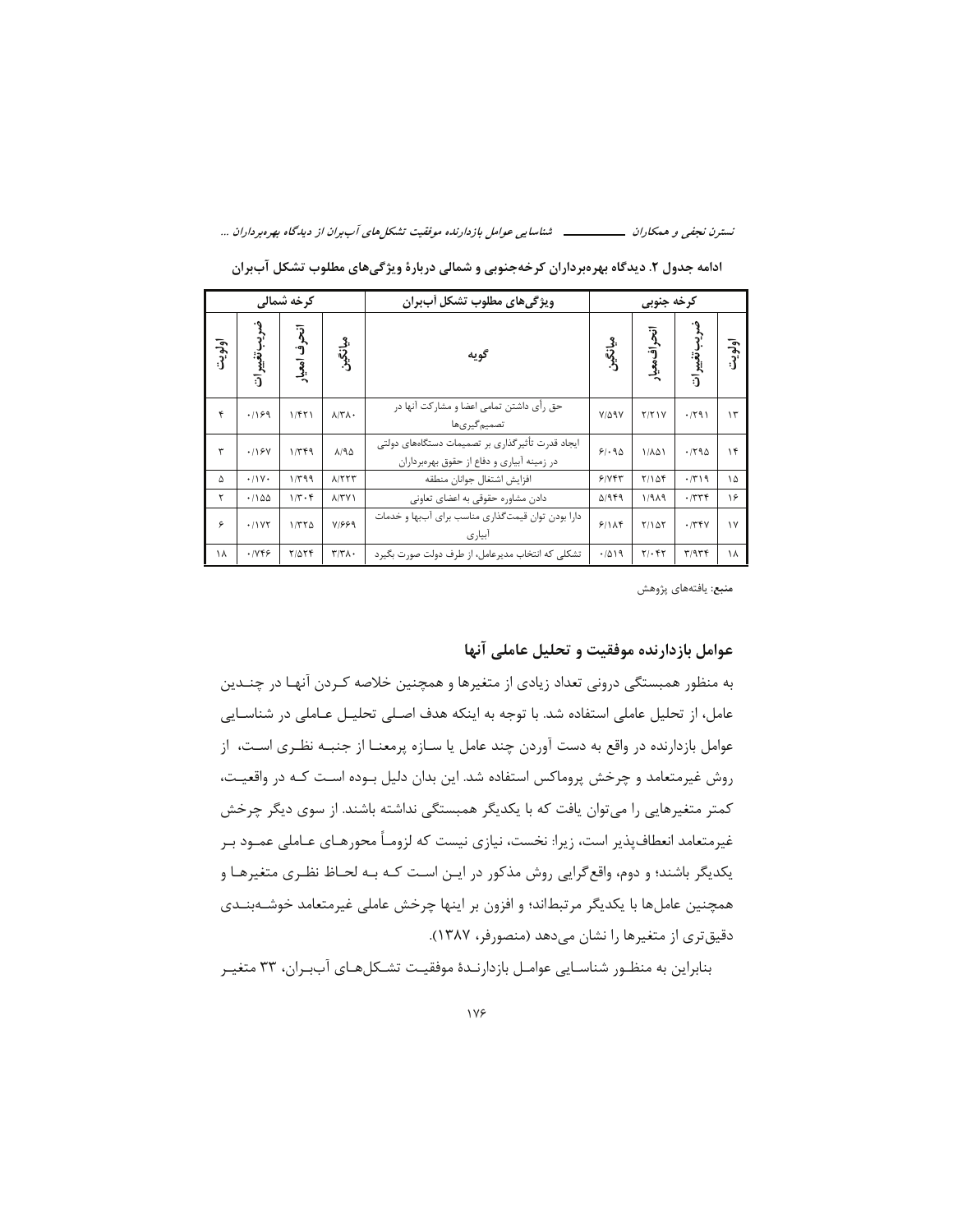شناسایی و سپس وارد فرآیند تحلیل عاملی با چرخش غیرمتعامد به روش پروماکس شدند. بـر طبق نتايج جدول ٣ مقدار ٢٨٨٨ - KMO به دست آمد، كه نشان مي دهـد تحليـل عــاملي در حد خیلی خوب پذیرفتنی است و نتایج آن را می توان به جامعه آماری نیـز تعمـیم داد. نتیجـه تست بارتلت برابر ۶۵۷۶/۶۸۰ به دست آمد و تحلیل در سطح یک درصد معنیدار شـد. نتیجـه تحلیل عاملی نشان می،دهد که چهار عامل بـه عنــوان عوامــل بازدارنــده موفقیـت تشــکلهــای آببران وجود دارد که مقدار ویژه آنها بیشتر از یک است و از نظر آماری نیز پذیرفتنی است.

در جدول ۴ تعداد عوامل استخراجشده همراه با مقدار ویژه هریک از آنها، درصد واریانس هر یک از عوامل و فراوانی تجمعی درصد واریانس عوامل درج شده است. همان گونه که نتـایج ایـن جدول نشان میدهند، عامل اول (مقدار ویژه =۸/۷۸۰) بیشترین سهم و عامـل چهـارم (مقـدار ویژه =۱/۲۴۴) کمترین سهم را در تبیین کل متغیرها داشته و در مجموع چهـار عامـل مـذکور توانستهاند ۶۱/۰۴۴ درصد از کل واریانس متغیرها را تبیین کنند.

جـدول ۵ هریــک از عوامــل اســتخراجشــده از تحلیــل عــاملی را بــه همــراه متغیرهــای خوشهبندیشده در هر عامل، مقدار ویژه هر عامل، درصد واریـانس و درصـد واریـانس تجمعـی عوامل به دست آمده نشان میدهد. به این ترتیب با توجه به نتـایج جـدول ۵ مـی تـوان گفـت، مقدار ویژه عامل سرمایه اجتماعی۷/۲۷۳، عامل مهارت مدیریتی ۸/۱۴۵، عامل آگــاهی ۰۷/۰۴۱ و عامل حمایت از سوی دولت ۴/۹۳۷ است و این چهار عامل روی هم ۶۱/۰۴۴ درصد واریـانس را تبیین کردهاند..

همچنین بر اساس آمارههای جدول ۵ هر یـک از عوامـل اسـتخراجشـده دارای متغیرهـایی هستند، که در ادامه به آنها اشاره می شود.

الف) عامل اول- سرمایه اجتماعی: متغیرهای این عامل عبارتاند از: ۱) ضعف رهبری محلی و فقدان افراد صاحب نفوذ و پذیرفتهشدهٔ عموم مردم؛ ۲) مشکلات فرهنگے حاکم بـر جامعـه روستایی و بهرهبرداران ماننـد فـردگرایـی و ناهمـاهنگی بـا تشـکلهـای آببـران؛ ۳) بـدبینی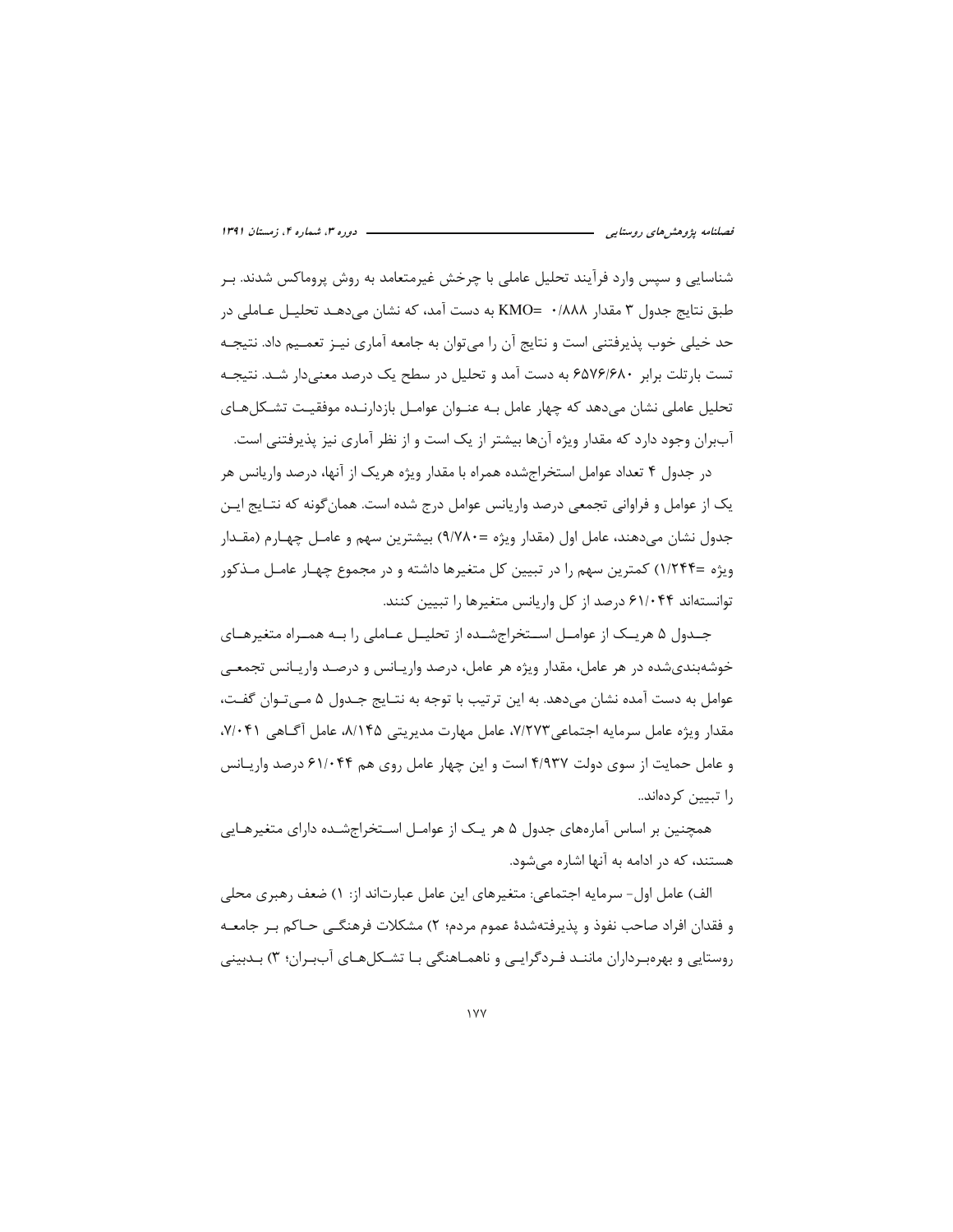درون گروهی و بی اعتمادی اعضا بـه یکـدیگر؛ ۴) ضـعف فرهنـگ مشـارکت در زمینـه اقـدامات گروهی و مبتنی بر پاری و همکاری در جامعه محلی؛ ۵) زمان طولانی بازگشت سـرمایه بـرای مشارکت در تشکلهای آببران؛ ۶) بی اعتمادی اعضا و بهرهبرداران بـه طـرحهـای ارائـهشـدهٔ دستگاههای اجرایی؛ ۷) همکاری نکردن و حتی کارشکنیهای برخی از اعضای تشکل بـه دلیـل حسادت یا نگاه تنگنظرانه؛ و ۸) بی|عتمادی بهرهبرداران و اعضای تشکل به روشهای مدیریتی پیشنهادشده از طرف دولت.

ب) عامل دوم- مدیریتی: متغیرهای آن عبارتاند از: ۱) بالا بودن هزینه سرمایه گذاری اولیه برای عضویت در تشکل؛ ۲) نامتناسب بودن طرح با منطقه؛ ۳) توزیـع نشـدن عادلانـه آب؛ ۴) ضعف و فرسودگی زیرساختها و تأسیسات فیزیکـی شـبکه آبیـاری؛ ۵) فقـدان رویـه ثابـت حمایت مالی برای تشکلها از سوی برنامهریزان؛ ۶) نبود آمار و اطلاعـات دقیــق دربـاره حجــم ذخیره آب، نیاز آبی، زمان و مکان توزیع آب؛ ۷) وابستگی مالی تعـاونی بـه حمایـتهـای مـالی دولت؛ ٨) بي توجهي به نظر اعضاي تشكلها در تصميم گيري؛ ٩) عدم تفويض اختيارات لازم به کشاورزان برای رفع مشکلات شبکه؛ و ١٠) عملی نشدن وعدهها و قولهای مسئولان.

ج) عامل سوم- آگاهي: متغيرهاي اين عامل چنين|ند: ١) ناآگاهي بهرهبرداران از حقوق شان به عنوان عضو تشكل؛ ٢) ناأَكَاهي افراد از نحوه تهيه و تقسيم أب و حقابههاي جمعأوريشـده؛ ۳) فقدان دانش و مهارت مورد نیاز برای مدیریت شبکه آبیاری، نزد بهـرەبـرداران؛ ۴) ناآگــاهی اعضای شبکه و یا داشتن اطلاعـات نــاچیز از کلیــات طــرح؛ و ۵) کــافی نبــودن آمــوزش۵مــا در خصوص آشناسازی کشاورزان با نحوه اداره شبکه.

د) عامل چهارم- حمایت از سوی دولت با متغیرهایی چون: ۱) نداشـتن امکانـات لازم نـزد مردم براي قبول مسئوليت؛ ٢) مطلوب نبودن وضعيت فعلي شبكه؛ ٣) حمايت نكردن دولـت از بهبود خدمات آبیاری بعد از اجرای طرح تشکلهای آببران؛ ۴) مقبولیت نداشـتن تشـکلهـای آببران، در ادارههای دولتی.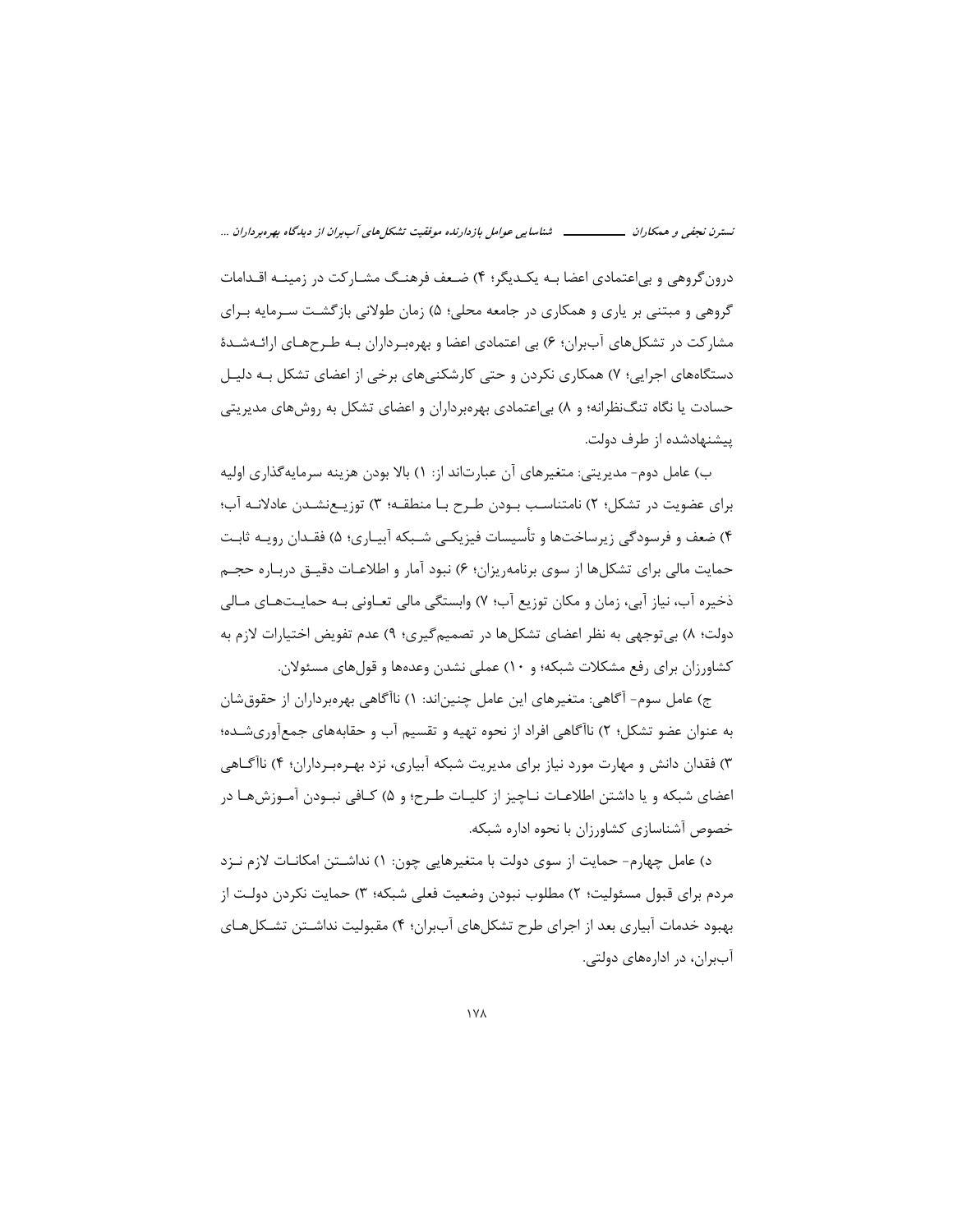| - - -<br>----                        |                                   |
|--------------------------------------|-----------------------------------|
| KMO                                  | $\cdot$ / $\lambda\lambda\lambda$ |
| Bartlett's test of approx-chi squere | $80Y$ $97.$                       |
| df                                   | ۴۹۶                               |
| sig                                  | $\cdot$ / $\cdot$ $\cdot$         |

جدول ۳. آزمون KMO و بارتلت

| جدول ۴. نتایج حاصل از تحلیل عاملی عوامل بازدارنده موفقیت |  |  |
|----------------------------------------------------------|--|--|
|----------------------------------------------------------|--|--|

| درصد تجمعي     | درصد واريانس | مقدار ويژه       | عامل  | رديف |
|----------------|--------------|------------------|-------|------|
| 4.1886         | 4.1086       | 9/N <sub>A</sub> | اول   |      |
| f9/AY          | $19/T - V$   | 9/1VA            | دوم   |      |
| $\Delta$ ۶/۴۱۱ | 9/86.        | $Y/\cdot$ 95     | سوم   | س    |
| 51.88          | F/FT         | 1/766            | چهارم |      |
|                |              |                  |       |      |

**منبع**: يافتەهاى پژوهش

| جدول ۵. نتایج حاصل از عاملهای به دست آمده از تحلیل عاملی عوامل بازدارنده موفقیت |  |  |
|---------------------------------------------------------------------------------|--|--|

| درصد<br>واريانس<br>تجمعى | درصد<br>واريانس | مقدار<br>ويژه | بار<br>عاملى                         | متغيرها                                                                                           | نام<br>عامل         |
|--------------------------|-----------------|---------------|--------------------------------------|---------------------------------------------------------------------------------------------------|---------------------|
|                          |                 |               | .1187                                | ضعف رهبری محلی و فقدان افراد صاحب نفوذ و مورد<br>يذيرش عموم                                       |                     |
|                          |                 |               | .708                                 | مشکلات فرهنگی حاکم بر جامعه روستایی و بهرهبرداران<br>مانند فردگرایی و ناهماهنگی با تشکلهای آببران |                     |
| $T - 105F$               | $T - 1096$      | V/YYY         | .771                                 | بدبینی درون گروهی و بی عتمادی اعضا به یکدیگر                                                      |                     |
|                          |                 |               | 4.11                                 | ضعف فرهنگ مشارکت در زمینه اقدامات گروهی و مبتنی<br>بر یاری و همکاری در جامعه محلی                 |                     |
|                          |                 |               | $\cdot$ / $\Lambda$ $\cdot$ $\Delta$ | زمان طولانی بازگشت سرمایه برای مشارکت در<br>تشكل های آببران                                       | عامل سرمايه اجتماعى |
|                          |                 |               | .1099                                | همکاری نکردن و حتی کارشکنی برخی از اعضای تشکل<br>به دلیل حسادت یا نگاه تنگنظرانه                  |                     |
|                          |                 |               | $\cdot$ / $\vee$ $\triangle$         | بی عتمادی اعضا و بهرەبرداران به طرحهای ارائهشده<br>دستگاہھای اجرایے                               |                     |
|                          |                 |               | $\cdot$ / $\vee$ $\triangle$         | بی اعتمادی بهرهبرداران و اعضای تشکل به روشهای<br>مدیریتی پیشنهادشده از طرف دولت                   |                     |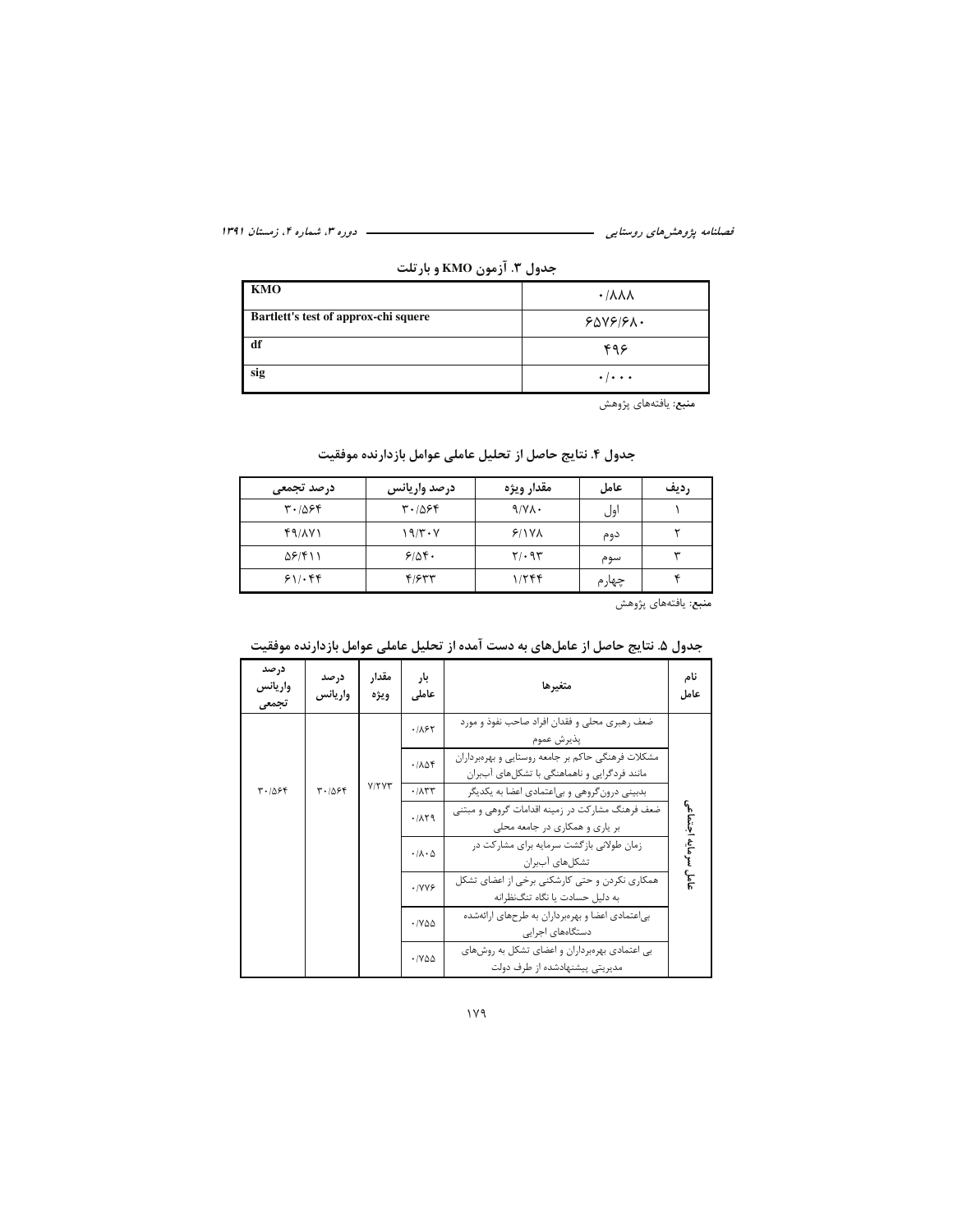| درصد<br>واريانس<br>تجمعى | درصد<br>واريانس | مقدار<br>ويژه | بار<br>عاملى                        | متغيرها                                                                          | نام<br>عامل             |
|--------------------------|-----------------|---------------|-------------------------------------|----------------------------------------------------------------------------------|-------------------------|
|                          |                 |               | 471.1                               | بالا بودن هزینه سرمایهگذاری اولیه برای عضویت در<br>تشكل                          |                         |
|                          |                 |               | $\cdot \mathsf{A} \cdot \mathsf{Y}$ | نامتناسب بودن طرح با منطقه                                                       |                         |
|                          |                 |               | .7YY                                | عدم توزيع عادلانه آب                                                             |                         |
|                          |                 |               | .119                                | ضعف و فرسودگی زیرساختها و تأسیسات فیزیکی شبکه<br>ابیار ی                         |                         |
|                          |                 |               | $\cdot$ / $\vee$ $\cdot$ $\uparrow$ | فقدان رويه ثابت حمايت مالي برنامهريزان براي تشكلها                               |                         |
| <b>F9/AV1</b>            | $19/T - V$      | <b>A/140</b>  | .19A.                               | فقدان آمار و اطلاعات دقیق درباره حجم ذخیره آب، نیاز<br>آبي، زمان و مكان توزيع آب | عامل مديريتى            |
|                          |                 |               | .1994                               | وابستگی مالی تعاونی به حمایتهای مالی دولت                                        |                         |
|                          |                 |               | .194A                               | بی توجهی به دیدگاههای اعضای تشکلها در تصمیم گیری                                 |                         |
|                          |                 |               | .19.0                               | تفویض نکردن اختیارات لازم به کشاورزان برای رفع<br>مشكلات شىكە                    |                         |
|                          |                 |               | .709A                               | عملی نشدن وعدهها و قولهای مسئولان                                                |                         |
|                          |                 |               | .1844                               | ناآگاهی بهرهبرداران از حقوقشان به عنوان عضو تشکل                                 |                         |
|                          |                 |               | .1870                               | ناآگاهی افراد از نحوه تهیه و تقسیم آب و حقابههای<br>جمع ورىشده                   |                         |
| ۵۶/۴۱۱                   | 9104.           | $V/\cdot f$   | .1914                               | فقدان دانش و مهارت مورد نیاز برای مدیریت شبکه<br>آبیاری، نزد بهرهبرداران         | عامل آگاهی              |
|                          |                 |               | .7098                               | ناآگاهی اعضای شبکه یا اطلاعات ناچیز آنها از کلیات<br>طرح                         |                         |
|                          |                 |               | .7049                               | كافي نبودن آموزش ها در خصوص آشناسازي كشاورزان با<br>نحوه اداره شبكه              |                         |
|                          |                 |               | .11.9                               | فقدان امکانات لازم نزد مردم برای پذیرش مسئولیت                                   |                         |
| 811.88                   | 4/۶۳۳           | F/97V         | .19AY                               | نامطلوب بودن وضعيت فعلى شبكه                                                     |                         |
|                          |                 |               | .1999                               | حمایت نکردن دولت از بهبود خدمات آبیاری بعد از<br>اجرای طرح تشکلهای آببران        | حمایت از سوی<br>تۇ<br>ئ |
|                          |                 |               | .1909                               | مقبول نبودن تشکلهای آببران، در ادارههای دولتی                                    | و<br>گ                  |

 $\mathbf{r}$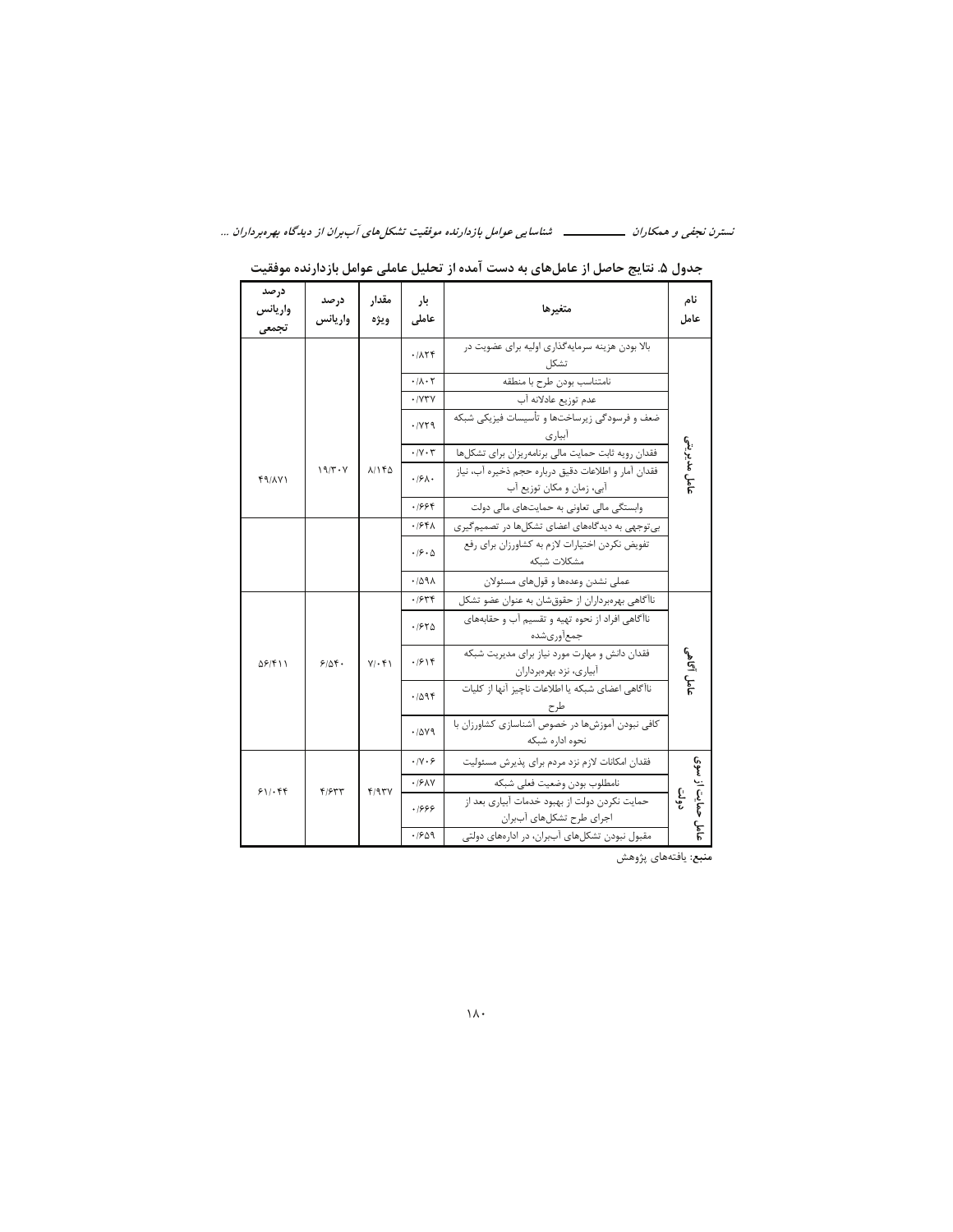رابطه بین متغیرهای مستقل تحقیق با دیدگاه بهرهبرداران در خصوص عاملهای بازدارنده موفقيت تشكلهاي آببران

در جدول ۶ نتایج حاصل از همبستگی میان دیدگاه بهروبرداران در خصـوص عوامـل بازدارنـده موفقیت و ویژگیهای فردی و حرفهای آنان درج شده است. مشخص است که بـین متغیرهـای میزان تحصیلات، شرکت در دورههای آموزشی- ترویجی، تعداد شرکت در این دورهها و میـزان تمایل برای مشارکت در فعالیتهای اجتماعی با دیدگاه بهرهبرداران در خصوص عامل مـدیریتی و آگاهی بازدارنده موفقیت، رابطه مثبت و معنیداری به چشم میخورد. همچنین میـان میـزان مساحت اراضی آبی با عاملهای بازدارنده موفقیت، به غیـر از عامـل سـرمایه اجتمـاعی، رابطـه منفی و معنی داری وجود داشت.

این در حالی است که میان متغیرهـای موقعیـت اراضـی آبـی، سـابقه عضـویت در تعـاونی آببران با دیدگاه بهرهبرداران در خصوص عاملهای بازدارنده موفقیت تشـکلهـای آببـران بـه غیر از عامل حمایتی از سوی دولت نیز، رابطه منفی و معنیداری هست. در مجموع در خصوص دیدگاه بهرمبرداران درباره عاملهای بازدارنده موفقیت تشکلهای آببران مے توان گفت کـه بهرهبرداران دارای تحصیلات بیشـتر همـراه بـا روحیـه مشـارکتی در فعالیـتهـای اجتمـاعی، شرکتکننده در دورههای آموزشی-ترویجی با میـزان اراضـی آبـی و سـابقه عضـویت کمتـر در تعاونی های آببران ارزیابی مثبتتری از تـأثیر عامـل۱مـای بازدارنـده موفقیـت در تشـكل۱مـای آببران داشتهاند.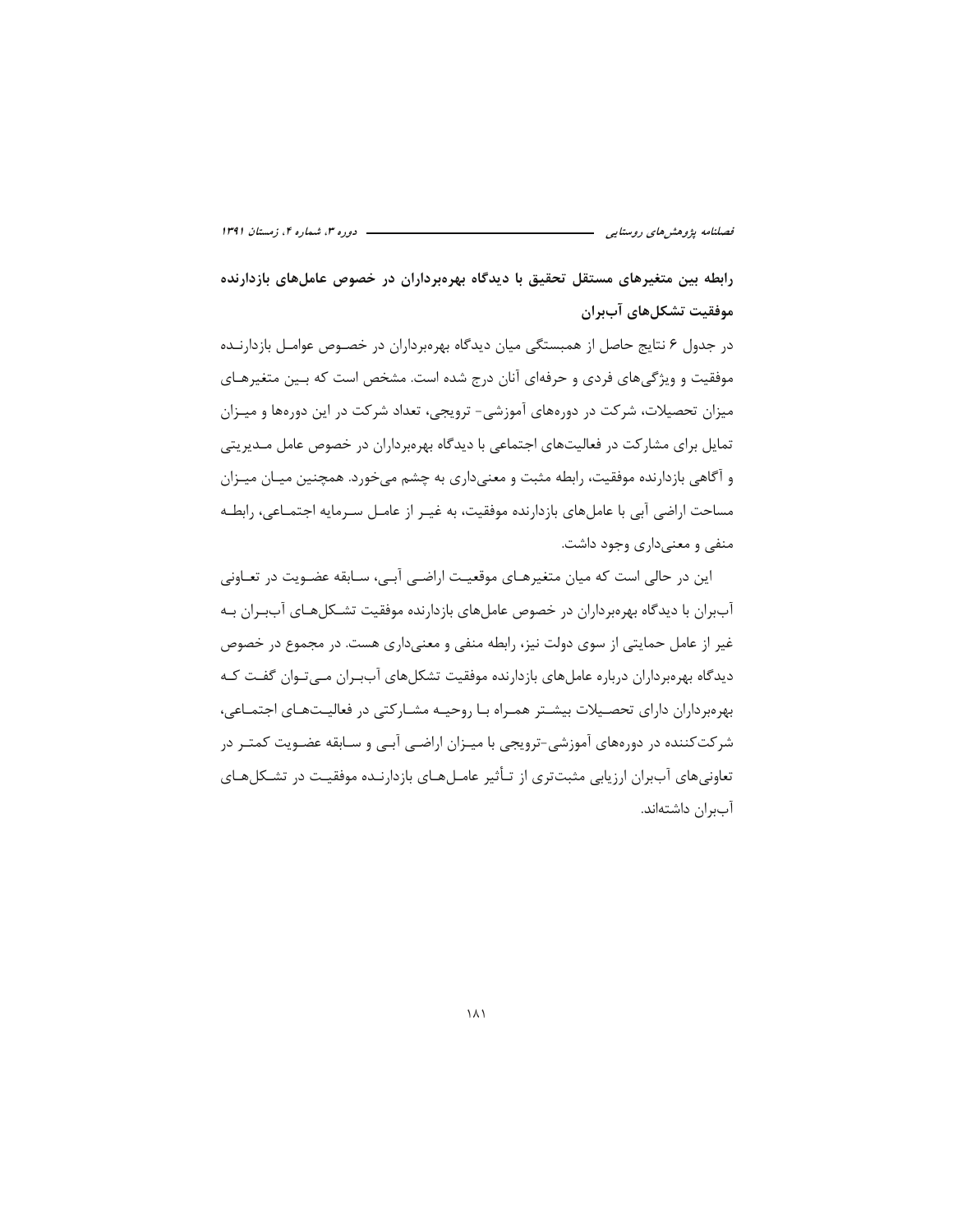جدول ۶. رابطه بین متغیرهای مستقل تحقیق با دیدگاه بهرهبرداران در خصوص عاملهای

|                                          |                                                                                       | ー                                                   |                                |                                              |                     |
|------------------------------------------|---------------------------------------------------------------------------------------|-----------------------------------------------------|--------------------------------|----------------------------------------------|---------------------|
| حمايت و<br>ببانی از سوی<br>$\frac{3}{1}$ | سرمايه اجتماعى                                                                        | آگاهی                                               | مديريتى                        | عوامل بازدارنده موفقيت<br>متغيرهاى مستقل     | نوع ضريب<br>همبستگی |
| $- \cdot / \cdot \Upsilon$               | $\cdot/\cdot$ 9)                                                                      | $-1.09$                                             | $-\cdot/1 \cdot 1$             | سن                                           |                     |
| $.1$ ۳۴۶ <sup>®®</sup>                   | $\cdot$ /٢ \ $\cdot$ **                                                               | $-1.49$                                             | $-1151$                        | مساحت اراضي أبي                              |                     |
| $\cdot$ /۲۵۴**                           | $\cdot$ / $550^{\circ\circ}$                                                          | $-1750^{\circ\circ}$                                | $-11\lambda\Lambda^{\ast\ast}$ | سابقه عضويت در تشكل                          |                     |
| $\cdot/\cdot$ Y                          | $- \cdot / \cdot \cdot \tau$                                                          | $\cdot/\cdot$ 9                                     | $\cdot/\cdot \wedge \wedge$    | سابقه فعاليت كشاورزى                         | ببرسون              |
| $\cdot$ /۲۲۴**                           | .44                                                                                   | $\cdot$ /۲۱۵**                                      | $\cdot/\gamma$ ۶.**            | تعداد شرکت در دورههای آموزشی-<br>ترويجي      |                     |
| .4.90                                    | $\cdot/\gamma\gamma^{\ast\ast}$                                                       | $\boldsymbol{\cdot}$ /۲۳۲**                         | $\cdot$ /۲۸۵**                 | ميزان تحصيلات                                |                     |
| $-1.05$                                  | $\boldsymbol{\cdot}/\boldsymbol{\backslash}\Lambda\boldsymbol{\mathsf{Y}}^{\ast\ast}$ | .7111                                               | $-1.9V$                        | نوع مالكيت اراضى                             |                     |
| $\cdot$ / $\cdot$ $\uparrow \uparrow$    | $-177.$                                                                               | $- \cdot / \Upsilon \Upsilon \Upsilon^{\ast \circ}$ | $-1195^{\circ\circ}$           | موقعیت اراضی آبی                             | سپيرمن              |
| $\cdot/\gamma\tau$ ۴*                    | $\cdot$ / $\cdot$ $\cdot$                                                             | $\cdot/\gamma \gamma^*$                             | .1155                          | میزان تمایل برای مشارکت در<br>فعاليتهاى جمعى |                     |

بازدارنده موفقیت تشکلهای آببران

منبع: يافتههاي پژوهش

### بحث و نتیجهگیری

مقایسه دیدگاه بهرهبرداران کرخه شمالی و جنوبی دربارهٔ ویژگیهای مطلـوب تشـکل آببـران، حاکی از آن بود که بهرهبرداران کرخه جنوبی مهـم=ترین ویژگـی را توانـایی تشـکل در کـاهش تعارضها و درگیریهای رایج محلی بر سر آب آبیاری میدانند. این در حالی است که از دیدگاه بهرهبرداران کرخه شمالی توانایی تشـکل در تعمیـر و نگهـداری بموقـع و مناسـب تأسیسـات و کانالها، مهم ترین ویژگی مطلوب برشمرده شد. ناگفته نمانـد کـه بهـرهبـرداران هـر دو منطقـه اعتقادی نیز به انتخاب مدیرعامل از سوی دولت نداشتند.

بر اساس نتايج حاصل از تحليل عاملي چهار عامل سـرمايه اجتمـاعي، مـديريتي، آگـاهي و حمایت و پشتیبانی از سوی دولت بـه عنـوان عوامـل بازدارنـده تأثیرگـذار بـر توفیـق نیـافتن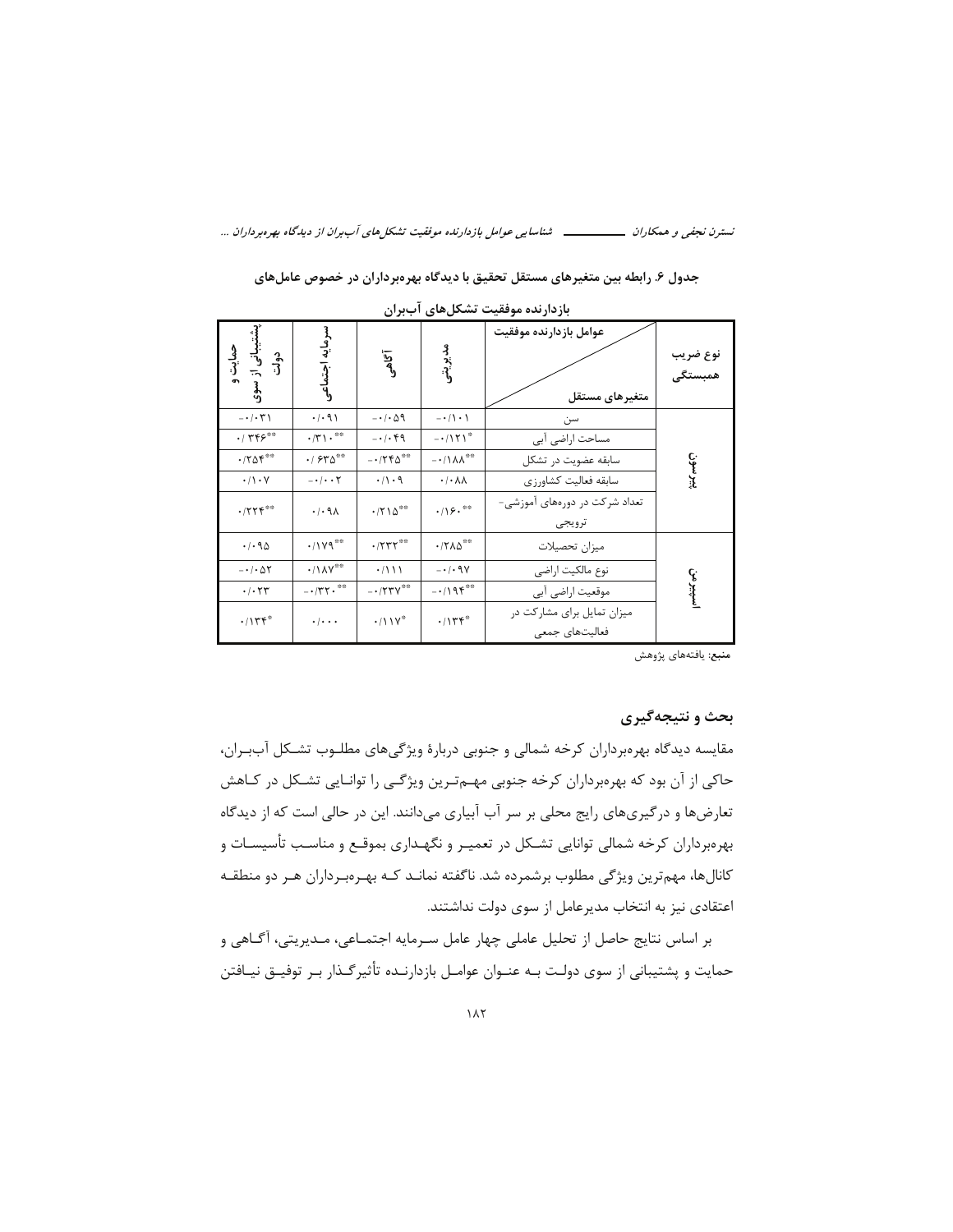تشکل های آببران برشمرده شدند، و در مجموع توانستند ۶۱/۰۴۴ درصد واریانس کل را تبیین کنند. در این خصوص لازم به ذکر است که در بین متغیرهای عامل سـرمایه اجتمـاعی، ضـعف رهبري محلي و فقدان افراد صاحب نفوذ و مورد پذيرش عموم مردم، مشكلات فرهنگـي حـاكم بر جامعه روستایی و بهرهبرداران مانند فردگرایی و عـدم همـاهنگی بـا تشـكلهـای آببـران و بدبینی درونگروهی و بی|عتمادی اعضا نسبت به یکدیگر بیشترین تـأثیر را بـر توفیــق نیــافتن تشكلهاي آببران گذاشته است. اين نتايج با نتـايج سـازمان آب و بـرق خوزسـتان، (۱۳۸۶) و اسکندری و همکاران (۱۳۸۷) مطابقت دارد. از سوی دیگر در بین متغیرهـای عامـل مـدیریتی، بالا بودن هزینه سرمایهگذاری اولیه برای عضویت در تشکل، نامتناسب بودن طرح بـا منطقــه و عدم توزيع عادلانه آب به ترتيب در اين زمينه تأثير بيشــترى داشــتهانــد. ايــن نتــايج بــا نتــايج پژوهش، يـو ال حسـن (٢٠٠٧)، حيـدريان (٢٠٠٧) و سـازمان آب و بـرق خوزسـتان (١٣٨۶) مطابقت دارد. همچنــین در بــین متغیرهــای مربـوط بــه عامــل آگــاهی یــا شــناخت، ناآگــاهی بهرهبرداران از حقوق شان به عنوان اعضای تشکل و نیز با آگاهی افراد از نحوه تهیه و تقسیم آب و حقابههای جمع[وریشده، بیشترین تأثیر را در توفیق نیافتن تشکل آببران داشته است. ایـن نتايج تا حدودي بـا نتـايج خومـا و مولـواف (۲۰۰۴) و سـازمان آب و بـرق خوزسـتان (۱۳۸۶) مطابقت دا,ند. در نهایت در بین متغیرهای عامل حمایت و پشتیبانی از سـوی دولـت، نداشـتن امکانات لازم برای آنکه مردم مسئولیت را برعهده گیرند، دارای بیشــترین تـأثیر در ایــن زمینــه بوده است. این نتایج با نتایج کیو و همکاران (۲۰۰۹)، امید و همکـاران (۱۳۸۸) و اسـکندری و همكاران (١٣٨٧) مطابقت دارند.

بر اساس نتایج حاصل از همبستگی بین متغیرهای مستقل تحقیق با عامـلهـای بازدارنـده موفقیت تشکلهای آببران، مشخص شد که به طـور کلـی بهـرەبـرداران بـا تحصـیلات بـالاتر، مشارکتکننده در فعالیتهای اجتماعی و دورههای آموزشی-ترویجی بـه همـراه اراضـی آبـی و سابقه عضويت كمتر در تعاوني هاي آببران، ارزيابي شان از تأثير عامل هـاي بازدارنـده (آگــاهي، مدیریتی، سرمایه اجتماعی و حمایتی) در ناکامی تشکلهای آببران، مثبتتر بوده است.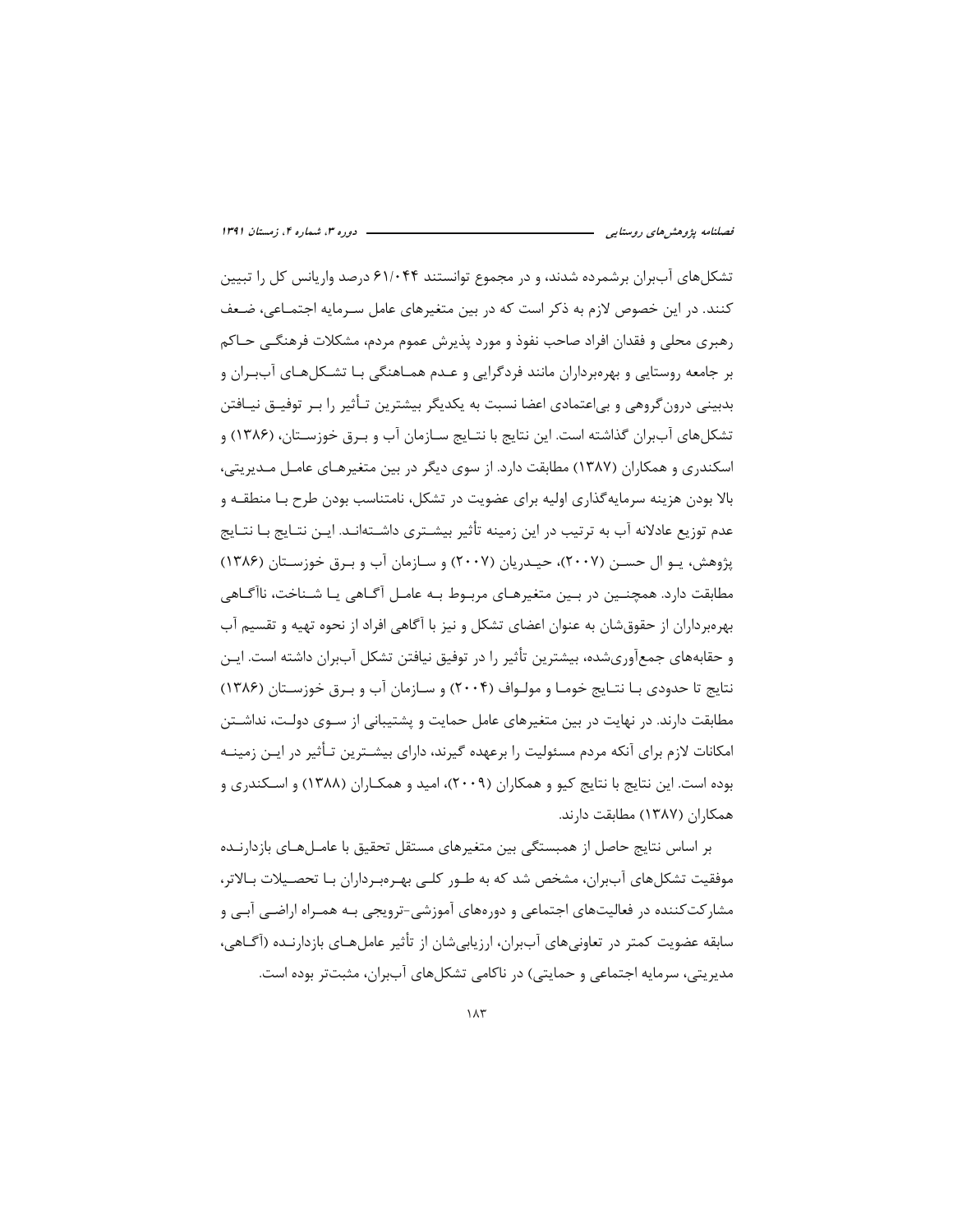با توجه با نتایج به دست آمده از پژوهش حاضر، پیشنهادها ارائه می گردد:

- ١. حون مهمترين عامل در توفيق نيافتن تشكلهاى آببران همانا ضعف سرمايه اجتماعي در مناطق مورد مطالعه است، می توان به ایجاد و تقویت سرمایههای اجتماعی از طریــق بیــان اهميت فعاليتها و اقدامات دستهجمعي در قالب تشكلها و تعاوني هـا و همچنــين منــافع مشتر کی که از این طریق حاصل مے گردد پرداخت. ایـن کـار بـا بر گـزاری جلسـاتی بـا کشاورزان و اهالی روستا، معرفی سرمایه اجتماعی از طریق برنامههای رادیویی و تلویزیونی و بازدید از تشکلهای موفق امکان پذیر است.
- ۲. آگاهسازی و اطلاع رسانی به کشاورزان و بهـروبـرداران در خصـوص کلیـات طـرح انتقـال و واگـذاري مـديريت آبيـاري بـه بهـرهبـرداران، نحـوه تهيـه و تقسـيم آب و حقابـههـاي جمعآوریشده، نحوه تعمیر و نگهداری شبکههای آبیاری و زهکشی و همچنـین اطلاعـات کافی در خصوص مدیریت این شبکهها از طریق برگزاری کلاسهای آموزشـی - ترویجـی، جلسات دورهای، چاپ بروشور و نشریات ترویجی و نظایر اینها.
- ۳. به منظور جلب اعتماد کشاورزان و بهرهبرداران به طـرح تشـکلهـای آببـران و مشـارکت فعال آنها در این طرحها، میتوان مجموعهای از اقدامات را در نظر گرفت، همچون: الف – دقت و توجه لازم به دیدگاههای اعضـای تشـکلهـا و پیشـنهادهای آنهـا بـه هنگـام

تصمیم گیری، و پیادهسازی دیدگاهها در صورت امکان.

ب - دادن اختیارات کافی به کشاورزان در موارد لازم، تا آنان به هنگـام رو بـه رو شــدن بـا مشکلات و مسائل مربوط به شبکههای آبیاری، احساس مسئولیت کنند و هر چـه سـریعتـر در رفع آنها بكوشند.

ج – قراردادن آمار و اطلاعات دقیق و روز آمار یا بهنگام، درباره حجم ذخیره آب، نیاز آبے،، زمان و مکان توزیع آب در اختیار کشاورزان و بهرهبرداران.

۴. پیشنهاد این پژوهش به منظور اعمـال مـدیریت صـحیح در رفـع اختلافـات آبیـاری بـین بهرهبرداران و مسائلی از این قبیل، آن است که توزیع آب بدون هیچ گونه تبعیضی بر طبق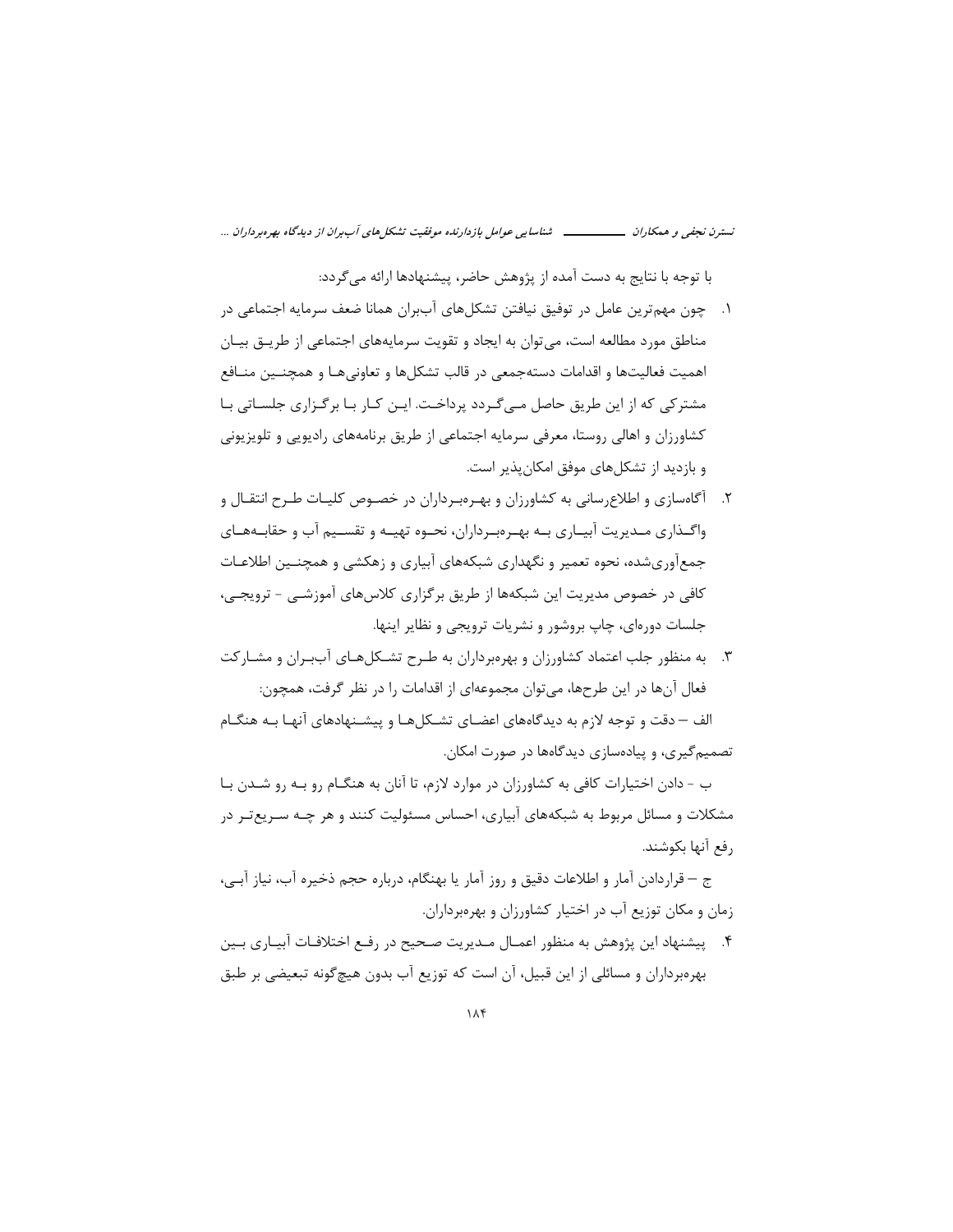برنامهای زمان بندی شده و بر اساس نیاز آبی مزرعه هر بهرهبردار صورت پذیرد و مسـئولان و مديران حتماً مساوات و عدالت را در توزيع آب با توجه به سهم و مدت جريان آب متعلق به آببران رعایت کنند.

۵. پس از واگذاری و انتقال مدیریت آبیاری به تشکلهای آببران، حمایـت و پشـتیبانیهـای لازم از سوی دولت در خصوص مواردی چون فراهم آوردن امکانات و تسـهیلات لازم بـرای ادامه فعالیت تشکلهای آببران، مشاورههای فنی و آموزشی در زمینه با تعمیر و نگهداری شبکه و مهمتر از همه پذیرفتهشدن تشکلهای آببران در دسـتگاههـای دولتـی، ضـروری است.

#### منابع

- اسکندری، غلامحسین، امید، محمدحسین، شعبانعلی فمی، حسین و اکبـری، مرتضـی، ۱۳۸۷، **ارزیــابی** تشكل هاى آب بران: مطالعه موردى شبكه تجـن، سـومين كنفـرانس مـديريت منـابع آب، تبريـز، ۲۵– ۲۳ مهر ، صص. ۷-۱.
- امینی، امیرمظفر و خیاطی، مهدی، ۱۳۸۵، عوامل مؤثر بر عدم موفقیـت طـرح تشــکیل تعــاونیهــای آببران (با استفاده از رگرسیون فازی)، فصلنامه اقتصاد کشـاورزی و توسـعه، سـال چهـاردهم، شماره ۵۳، صص. ۹۰-۶۹.
- دحیماوی، عادل و اهوازیان، هادی، ۱۳۸۷، بررسی نتایج حاصـل از طراحـی و اجــرای فرآینــد انتقــال مدیریت آبیاری به تشکلهای آببران در سازمان آب و بـرق خوزســتان، دومـین همـایش ملـی مدیریت شبکههای آبیاری و زهکشی، ۱۰-۸ بهمن، اهواز، صص. ۲۲۴-۲۱۷.
- دحیماوی، عادل و مدحج، دلال، و چناری، وحیـد، ۱۳۸۹، بررسـی سـاختارهای موجـود در واگـذاری مدیریت آبیاری به تشکلهای آببران در حوزه عمل شرکتهای بهرهبرداری اســتان خوزســتان، ســومین همــایش ملــی مــدیریت شــبکههــای آبیــاری و زهکشــی، ۱۲-۱۰ اســفند، اهــواز، صص. ۱۸۵-۱۸۵.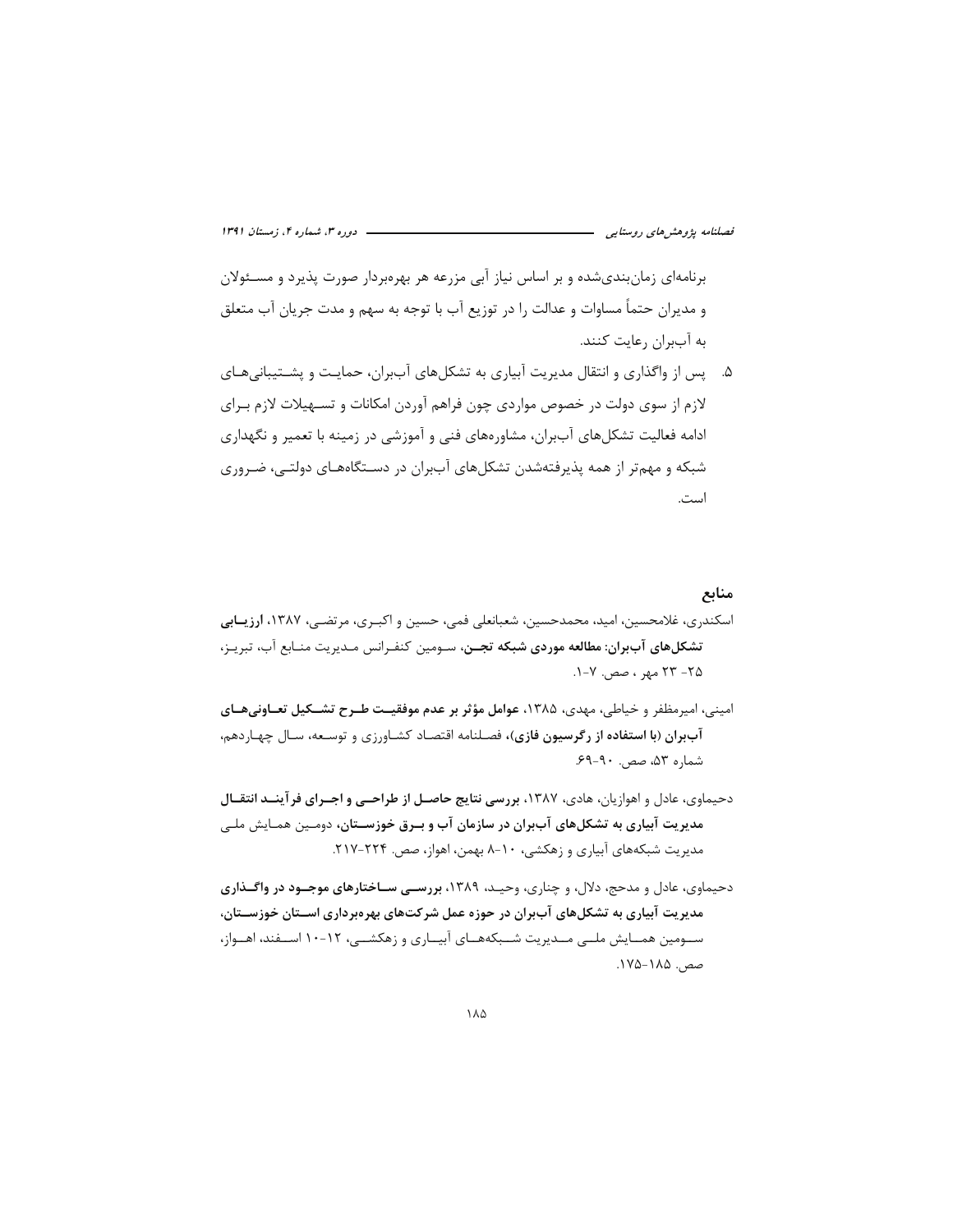- رضایی، روحالله، حسینی، سید محمود و شریفی، امید، ۱۳۸۹، واکاوی و تبیـین اثـرات خشکسـالی در مناطق روستایی شهرستان زنجان (مطالعه موردی: روستای حــاج آرش)، فصـلنامه پـژوهشهـای روستایی، سال اول، شماره سوم، صص. ۱۲۰-۰۹.
- سازمان آب و برق خوزسـتان، ۱۳۸۶، **مستندسازی در پروژه آبیاری و زهکشــی رامشــیر**، دفتـر آمـار و گزارشات مدیریت طرحهای مشارکت مردمی، گزارش سالیانه عملکرد در سال ۸۶.
- سلمانی، محمد، طورانی، علی و خراسانی، محمـدامین، ۱۳۸۹، **سطحبندی روستاها بر اساس ریسکهای** مخازن و شبکه توزیع آب آشامیدنی (مطالعه مـوردی بخـش مرکـزی شهرسـتان مینودشـت)، فصلنامه پژوهشهای روستایی، سال اول، شماره چهارم، صص. ۱۷۷-۱۵۵.
- شاهرودی، علیاصغر و چیذری، محمد، ۱۳۸۵، تعاونی آببران؛ راهکاری در تحقــق پایــداری مــدیریت مصرف بهينه آب كشاورزي، ماهنامه علمي جهاد، شماره ٣٧۴، صص. ١٠٩-٩٢.
- شاهرودی، علی|صغر، چیذری، محمد و پزشکی، غلامرضـا، ۱۳۸۷، تـأثی**ر تعــاونی آببــران بــر نگــرش** کشاورزان نسبت به مدیریت آب کشاورزی: مطالعه موردی استان خراسان رضوی، مجله اقتصاد و توسعه كشاورزى، سال بيستودوم، شماره ٢، صص. ٨۴-٧٢.
- شرفی، لیدا و زرافشانی، کیومرث، ۱۳۸۹، **سنجش آسیبپذیری اجتماعی و اقتصادی کشاورزان در برابر** خشکسالی (مطالعه موردی: گندم کاران شهرستانهای کرمانشـاه، صـحنه و روانسـر)، فصـلنامه پژوهش های روستایی، سال اول، شماره چهارم، صص. ۱۵۴-۱۲۹.
- شریفزاده، ابوالقاسم، راستگو، حمید و مرادینژادی، همایون، ۱۳۸۵، بهینهسازی کارکرد سازمان های کشاورزان در فرآیند ترویج و توسعه روستایی، ماهنامه علمی جهاد، سال بیسـتوششـم، شـماره ۲۷۵، صص. ۲۲۳-۱۹۱.
- قلاوند، شاهرخ، ۱۳۸۵، بکارگیری و انتقال مدیریت آبیاری به تشکلهای مردمی، همایش ملی مـدیریت شبکههای آبیاری و زهکشی، ۱۴-۱۲ اردیبهشت، اهواز، صص. ۱۳۱-۱۲۱.

مشفق، ژیلا، ۱۳۸۶، **بسترسازی برای مشارکت تشکلهای آببران**، قابل دسترس در سایت: http://www.aftab.ir.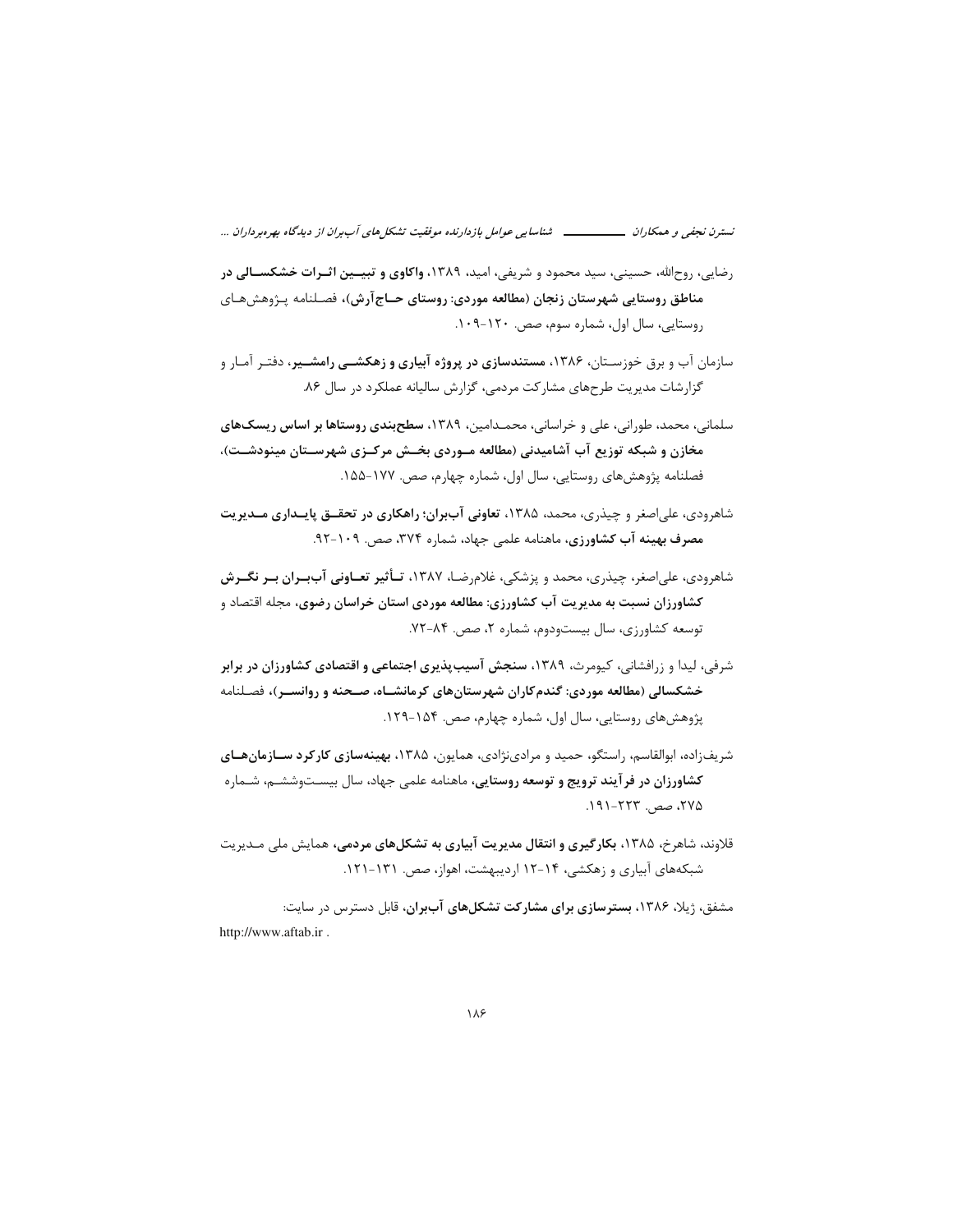نجفی، بهاءالدین و شیروانیان، عبدالرسول..، ۱۳۸۵، بررسی موانع مشارکت آببران در مدیریت شبکههای آبیاری و زهکشی، فصلنامه روستا و توسعه، سال نهم، شماره سوم، صص. ۷۵-۵۳.

- Heydarian, S.A., 2007, Irrigation Management Reforms in Iran: Lessons Learned from 15 Years Experience and Issues for the Future, Proceeding of the 4th Asian regional conference and 10th international seminar on participatory irrigation management. 2-5 may, Tehran, Iran.
- Heyd, H. and Neef, A., 2004, Participation of Local People in Water Management: Evidence from the Mae Sa Watershed, NORTHERN THAILAND International Food Policy Research Institute, 128, PP. 1-2.
- Khannal, P.R., 2003, Participation and Governance in Local Water Management, Irrigation and water engineering group, University of wageningen, the Netherlands.
- Khoma, B.G., Mulwafa, W.O., 2004., The Experience of Irrigation Management Transfers in two Irrigation schemes in Malawi, 1960- 2002, Physics and chemistry of the earth 29, PP. 1327-1333.
- Qiao, Guanaghua, Zhao, L. and K.K., Klein, 2009, Water User Associations in Inner Mongolia: Factors That Influence Farmers to Join, Agricultural water management, 96, PP. 822-830.
- Shrama, K.R., 2002, An Overview of Irrigation Management Transfer in Nepal, International commission on irrigation and drainage, eighteen congresses Montreal.
- UL Hassan, M., Qureshi, A.S. & Heydari, N., 2007, A Proposed Framework for Irrigation Management Transfer in Iran: lessons from Asia and Iran, Colombo, Sri Lanka: International water management institute, P. 38 (IWMI working paper 118).